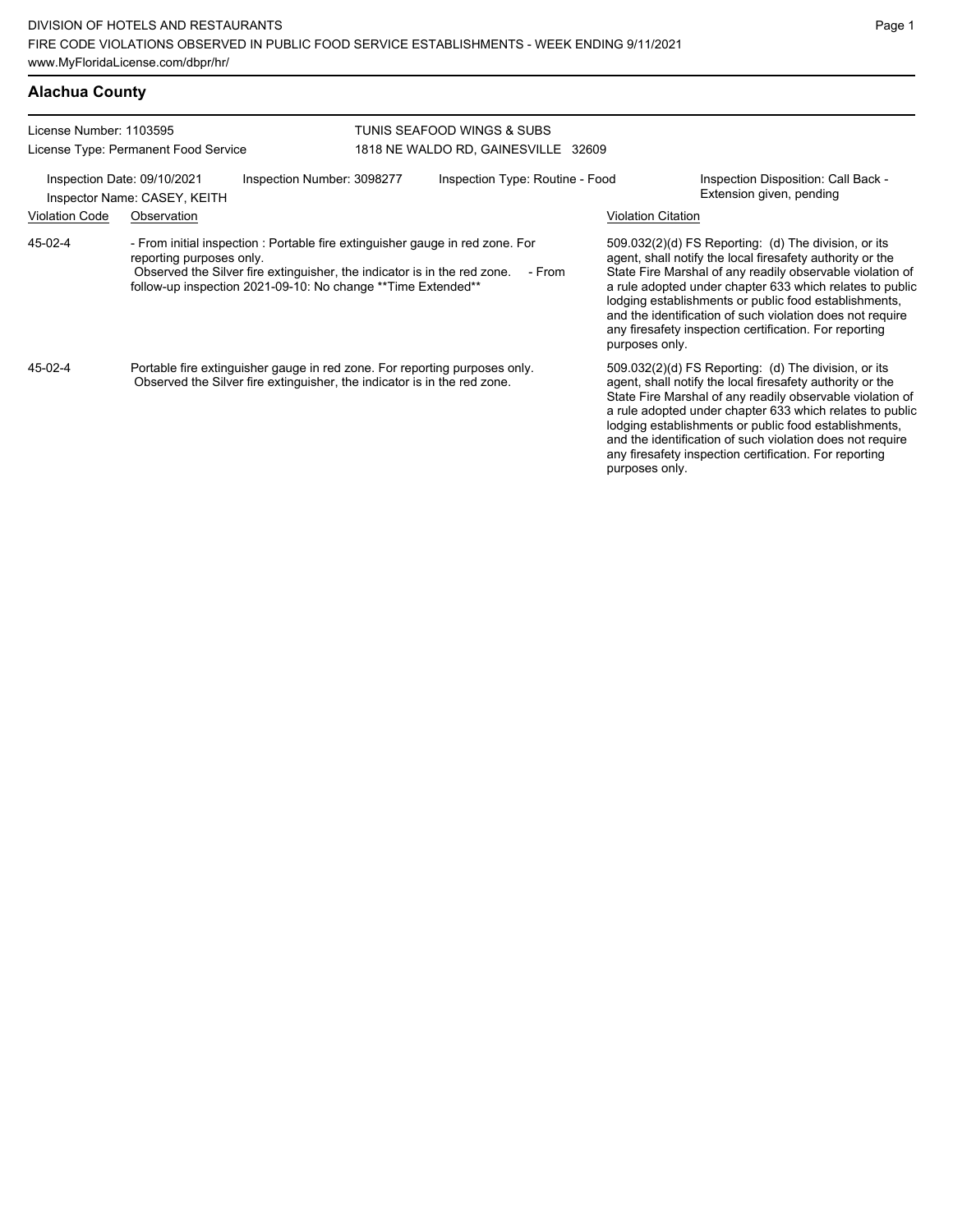#### **Broward County**

| License Number: 1617005<br>License Type: Permanent Food Service                             |                                                               | <b>BOSTON MARKET #416</b><br>3102 W COMMERCIAL BLVD, TAMARAC 33309-3428                                                      |                    |                                 |  |                           |                                                                                                                                                                                                                                                                                                                                                                                                                            |
|---------------------------------------------------------------------------------------------|---------------------------------------------------------------|------------------------------------------------------------------------------------------------------------------------------|--------------------|---------------------------------|--|---------------------------|----------------------------------------------------------------------------------------------------------------------------------------------------------------------------------------------------------------------------------------------------------------------------------------------------------------------------------------------------------------------------------------------------------------------------|
| Inspection Date: 09/09/2021<br>Inspection Number: 3119558<br>Inspector Name: SEWELL, SANGAY |                                                               |                                                                                                                              |                    | Inspection Type: Routine - Food |  |                           | Inspection Disposition: Inspection<br>Completed - No Further Action                                                                                                                                                                                                                                                                                                                                                        |
| <b>Violation Code</b>                                                                       | Observation                                                   |                                                                                                                              |                    |                                 |  | <b>Violation Citation</b> |                                                                                                                                                                                                                                                                                                                                                                                                                            |
| 46-01-4                                                                                     |                                                               | Marked exit/path to marked exit blocked. For reporting purposes only.<br>Observed path to exit blocked with cardboard boxes. |                    |                                 |  | purposes only.            | 509.032(2)(d) FS Reporting: (d) The division, or its<br>agent, shall notify the local firesafety authority or the<br>State Fire Marshal of any readily observable violation of<br>a rule adopted under chapter 633 which relates to public<br>lodging establishments or public food establishments,<br>and the identification of such violation does not require<br>any firesafety inspection certification. For reporting |
| License Number: 1621219                                                                     |                                                               |                                                                                                                              | PANERA BREAD #4711 |                                 |  |                           |                                                                                                                                                                                                                                                                                                                                                                                                                            |
|                                                                                             | License Type: Permanent Food Service                          |                                                                                                                              |                    | 4547 WESTON RD, WESTON 33331    |  |                           |                                                                                                                                                                                                                                                                                                                                                                                                                            |
|                                                                                             | Inspection Date: 09/07/2021<br>Inspector Name: ROGERS, VERNEL | Inspection Number: 3138177                                                                                                   |                    | Inspection Type: Routine - Food |  |                           | Inspection Disposition: Warning<br>Issued                                                                                                                                                                                                                                                                                                                                                                                  |
| <b>Violation Code</b>                                                                       | Observation                                                   |                                                                                                                              |                    |                                 |  | <b>Violation Citation</b> |                                                                                                                                                                                                                                                                                                                                                                                                                            |
| 46-01-4                                                                                     |                                                               | Marked exit/path to marked exit blocked. For reporting purposes only. Observed<br>exit door being blocked by empty boxes.    |                    |                                 |  |                           | 509.032(2)(d) FS Reporting: (d) The division, or its<br>agent, shall notify the local firesafety authority or the<br>State Fire Marshal of any readily observable violation of<br>a rule adopted under chapter 633 which relates to public<br>lodging establishments or public food establishments,                                                                                                                        |

and the identification of such violation does not require any firesafety inspection certification. For reporting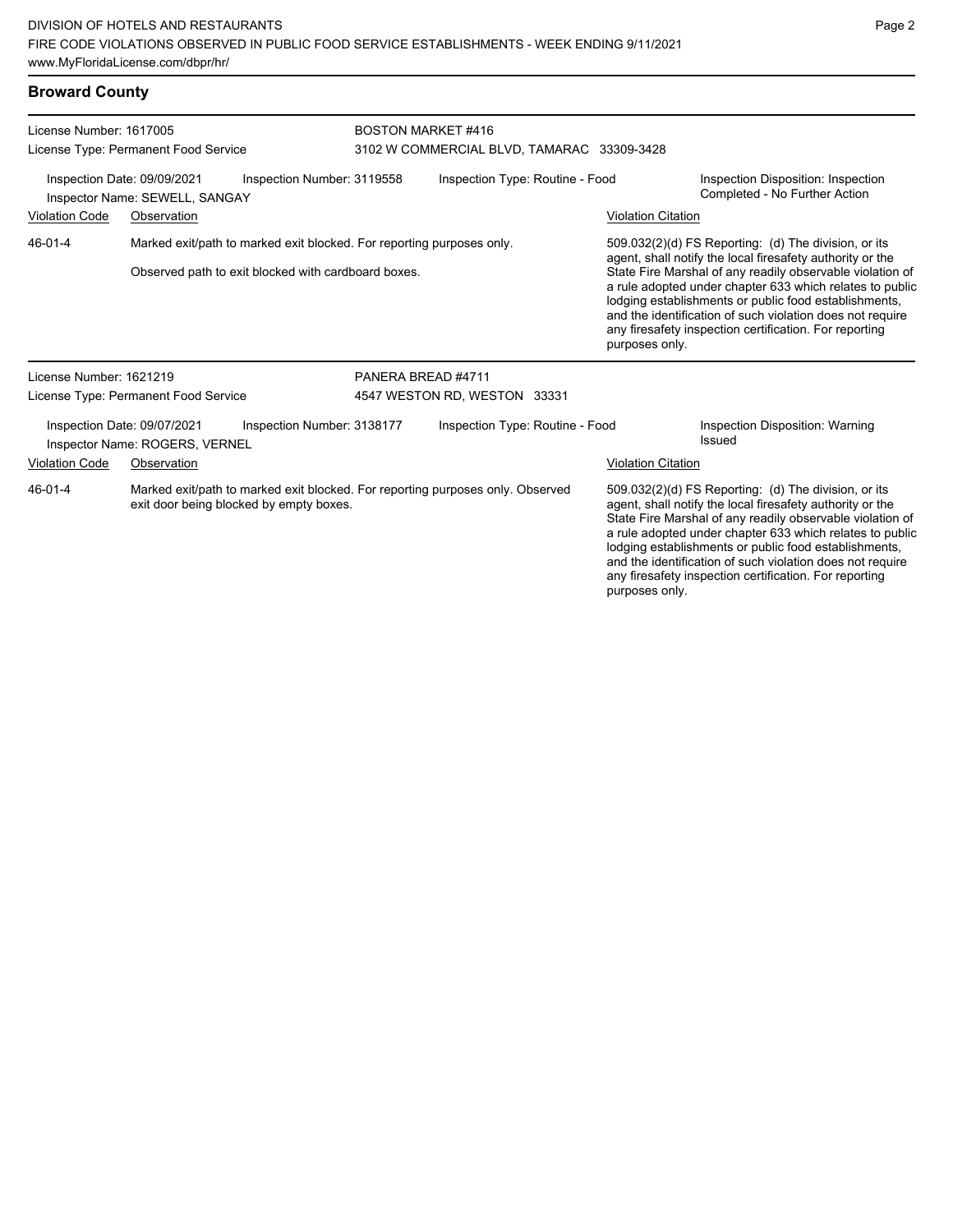| License Number: 2000991<br>License Type: Permanent Food Service                           |             |                                                                                                                                             | TEXAS ROADHOUSE<br>550 BLANDING BLVD, ORANGE PARK 32073 |  |                                                                 |                                                                                                                                                                                                                                                                                                                                                                                                                              |  |
|-------------------------------------------------------------------------------------------|-------------|---------------------------------------------------------------------------------------------------------------------------------------------|---------------------------------------------------------|--|-----------------------------------------------------------------|------------------------------------------------------------------------------------------------------------------------------------------------------------------------------------------------------------------------------------------------------------------------------------------------------------------------------------------------------------------------------------------------------------------------------|--|
| Inspection Date: 09/10/2021<br>Inspection Number: 3155663<br>Inspector Name: BIAVA, GRANT |             | Inspection Type: Complaint Full                                                                                                             |                                                         |  | Inspection Disposition: Administrative<br>complaint recommended |                                                                                                                                                                                                                                                                                                                                                                                                                              |  |
| <b>Violation Code</b>                                                                     | Observation |                                                                                                                                             |                                                         |  | <b>Violation Citation</b>                                       |                                                                                                                                                                                                                                                                                                                                                                                                                              |  |
| 45-02-4                                                                                   |             | Portable fire extinguisher gauge in red zone. For reporting purposes only.<br>Near hand wash station by display reach in cooler in kitchen. |                                                         |  | purposes only.                                                  | $509.032(2)(d)$ FS Reporting: (d) The division, or its<br>agent, shall notify the local firesafety authority or the<br>State Fire Marshal of any readily observable violation of<br>a rule adopted under chapter 633 which relates to public<br>lodging establishments or public food establishments,<br>and the identification of such violation does not require<br>any firesafety inspection certification. For reporting |  |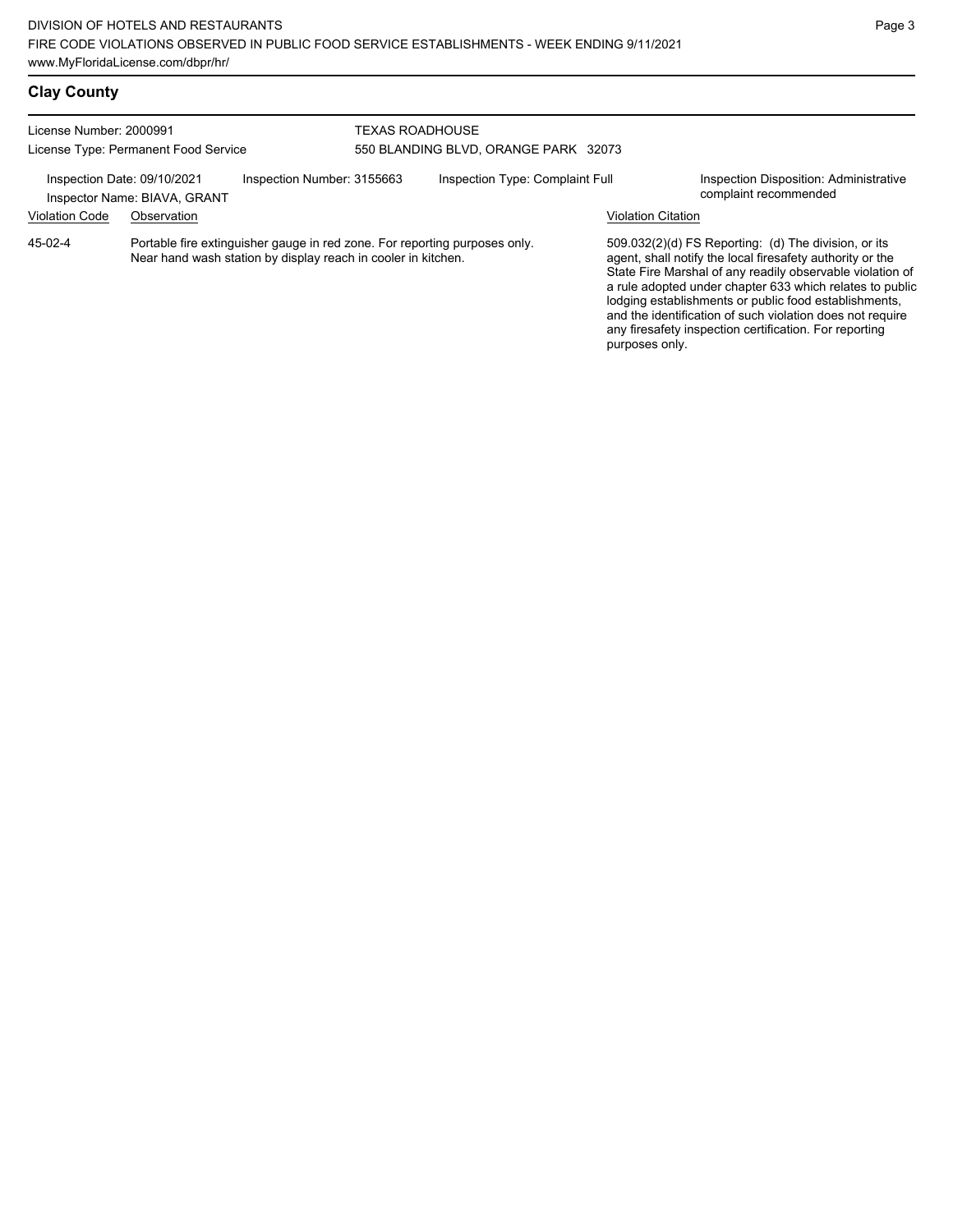| <b>Columbia County</b> |  |
|------------------------|--|
|------------------------|--|

| License Number: 2200736<br>License Type: Permanent Food Service |                                                 |                                                                                                                                  | MAGGIE'S PLACE LATIN CAFE<br>132 SE HERNANDO AVE, LAKE CITY 32025 |                                 |                           |                                                                                                                                                                                                                                                                                                                                                                                                                            |
|-----------------------------------------------------------------|-------------------------------------------------|----------------------------------------------------------------------------------------------------------------------------------|-------------------------------------------------------------------|---------------------------------|---------------------------|----------------------------------------------------------------------------------------------------------------------------------------------------------------------------------------------------------------------------------------------------------------------------------------------------------------------------------------------------------------------------------------------------------------------------|
| Inspection Date: 09/08/2021<br><b>Violation Code</b>            | Inspector Name: BAILEY, KIMBERLY<br>Observation | Inspection Number: 3110123                                                                                                       |                                                                   | Inspection Type: Routine - Food | <b>Violation Citation</b> | Inspection Disposition: Inspection<br>Completed - No Further Action                                                                                                                                                                                                                                                                                                                                                        |
| 45-02-4                                                         |                                                 | Portable fire extinguisher gauge in red zone. For reporting purposes only.<br>Extinguisher on floor between fryers and flat top. |                                                                   |                                 | purposes only.            | 509.032(2)(d) FS Reporting: (d) The division, or its<br>agent, shall notify the local firesafety authority or the<br>State Fire Marshal of any readily observable violation of<br>a rule adopted under chapter 633 which relates to public<br>lodging establishments or public food establishments,<br>and the identification of such violation does not require<br>any firesafety inspection certification. For reporting |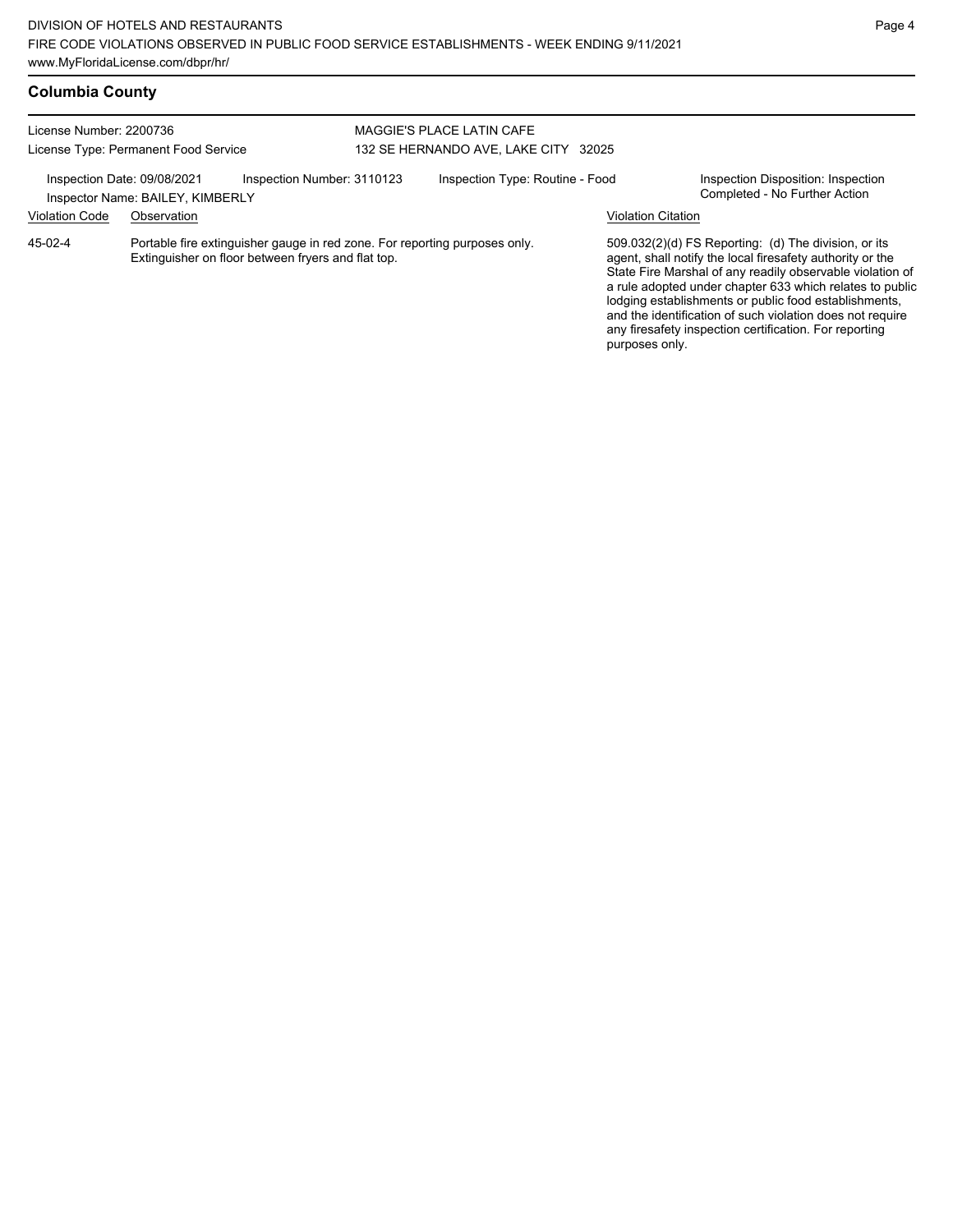| <b>Dade County</b>      |                                                                                                                                                                                                                                                                                  |                 |                                                                                            |                           |                                                                                                                                                                                                                                                                                                                                                                                                                                                                                                          |
|-------------------------|----------------------------------------------------------------------------------------------------------------------------------------------------------------------------------------------------------------------------------------------------------------------------------|-----------------|--------------------------------------------------------------------------------------------|---------------------------|----------------------------------------------------------------------------------------------------------------------------------------------------------------------------------------------------------------------------------------------------------------------------------------------------------------------------------------------------------------------------------------------------------------------------------------------------------------------------------------------------------|
| License Number: 2336808 | License Type: Permanent Food Service                                                                                                                                                                                                                                             |                 | HOTEL INDIGO MIAMI BRICKELL/ ATWELL SUITES MIAMI BRICKELL<br>145 SW 11 STREET, MIAMI 33130 |                           |                                                                                                                                                                                                                                                                                                                                                                                                                                                                                                          |
| Violation Code          | Inspection Date: 09/08/2021<br>Inspection Number: 3110037<br>Inspector Name: CABANAS, NATALIE<br>Observation                                                                                                                                                                     |                 | Inspection Type: Routine - Food                                                            |                           | Inspection Disposition: Warning<br><b>Issued</b>                                                                                                                                                                                                                                                                                                                                                                                                                                                         |
| 48-01-5                 | No current insurance inspector boiler report or boiler certificate available for boiler.<br>For reporting purposes only.<br>At the time of the inspection observed two boilers with 700,000 btu, No boiler<br>certificate provided establishment is in process to get certified. |                 |                                                                                            | <b>Violation Citation</b> | 61C-1.004(10) FAC Reporting: (10) Heating and<br>ventilation - The heating and ventilation system shall be<br>kept in good repair or be installed to maintain a<br>minimum of 68 degrees Fahrenheit throughout the<br>building. The insurance inspectors boiler report is<br>required annually for power boilers and high<br>pressure/high temperature boilers and biannually for low<br>pressure steam or vapor heating boilers and shall be<br>posted in the boiler room. For reporting purposes only. |
| License Number: 2330448 | License Type: Permanent Food Service                                                                                                                                                                                                                                             | 4D              | 500 S POINTE DR #190, MIAMI BEACH 33139                                                    |                           |                                                                                                                                                                                                                                                                                                                                                                                                                                                                                                          |
| Violation Code          | Inspection Date: 09/08/2021<br>Inspection Number: 3131910<br>Inspector Name: WILLIAMS, ALFREDA<br>Observation                                                                                                                                                                    |                 | Inspection Type: Routine - Food                                                            | <b>Violation Citation</b> | Inspection Disposition: Warning<br><b>Issued</b>                                                                                                                                                                                                                                                                                                                                                                                                                                                         |
| 45-02-4                 | Portable fire extinguisher gauge in red zone. For reporting purposes only.<br>Located near restroom.                                                                                                                                                                             |                 |                                                                                            | purposes only.            | 509.032(2)(d) FS Reporting: (d) The division, or its<br>agent, shall notify the local firesafety authority or the<br>State Fire Marshal of any readily observable violation of<br>a rule adopted under chapter 633 which relates to public<br>lodging establishments or public food establishments,<br>and the identification of such violation does not require<br>any firesafety inspection certification. For reporting                                                                               |
| License Number: 2333666 | License Type: Permanent Food Service                                                                                                                                                                                                                                             | THE LOCAL HOUSE | 400 OCEAN DR, MIAMI BEACH 33139                                                            |                           |                                                                                                                                                                                                                                                                                                                                                                                                                                                                                                          |
| Violation Code          | Inspection Date: 09/09/2021<br>Inspection Number: 3095509<br>Inspector Name: WILLIAMS, ALFREDA<br>Observation                                                                                                                                                                    |                 | Inspection Type: Routine - Food                                                            | <b>Violation Citation</b> | Inspection Disposition: Warning<br><b>Issued</b>                                                                                                                                                                                                                                                                                                                                                                                                                                                         |
| 45-02-4                 | Portable fire extinguisher gauge in red zone. For reporting purposes only.<br>Located inside dry storage room.                                                                                                                                                                   |                 |                                                                                            | purposes only.            | 509.032(2)(d) FS Reporting: (d) The division, or its<br>agent, shall notify the local firesafety authority or the<br>State Fire Marshal of any readily observable violation of<br>a rule adopted under chapter 633 which relates to public<br>lodging establishments or public food establishments,<br>and the identification of such violation does not require<br>any firesafety inspection certification. For reporting                                                                               |
| License Number: 2334035 | License Type: Permanent Food Service                                                                                                                                                                                                                                             |                 | HILTON CABANA MIAMI BEACH - ALLISON RESTAURANT<br>6261 COLLINS AVE, MIAMI BEACH 33140      |                           |                                                                                                                                                                                                                                                                                                                                                                                                                                                                                                          |
| <b>Violation Code</b>   | Inspection Date: 09/07/2021<br>Inspection Number: 3120344<br>Inspector Name: UNZAGA, MILADYS<br>Observation                                                                                                                                                                      |                 | Inspection Type: Routine - Food                                                            | <b>Violation Citation</b> | Inspection Disposition: Call Back -<br>Admin. complaint recommended                                                                                                                                                                                                                                                                                                                                                                                                                                      |
| 48-01-5                 | - From initial inspection : No current insurance inspector boiler report or boiler<br>certificate available for boiler. For reporting purposes only. Observed expire boiler<br>certificates since 4/24/2021. - From follow-up inspection 2021-09-07: ** Time<br>Extended**       |                 |                                                                                            |                           | 61C-1.004(10) FAC Reporting: (10) Heating and<br>ventilation - The heating and ventilation system shall be<br>kept in good repair or be installed to maintain a<br>minimum of 68 degrees Fahrenheit throughout the<br>building. The insurance inspectors boiler report is<br>required annually for power boilers and high<br>pressure/high temperature boilers and biannually for low                                                                                                                    |

pressure steam or vapor heating boilers and shall be posted in the boiler room. For reporting purposes only.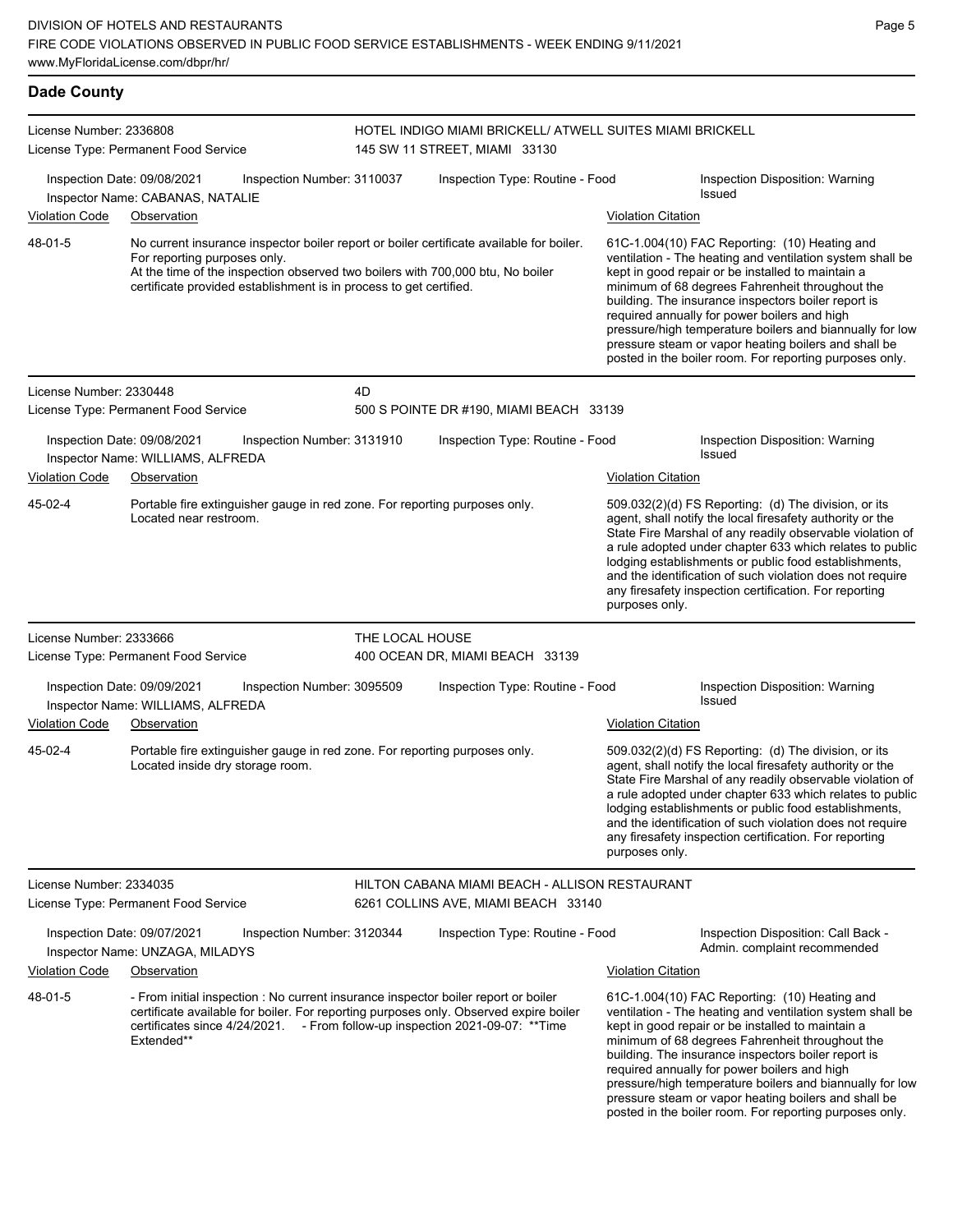| <b>Duval County</b>     |                                                                                        |                                                                       |                       |                                                                                                                                                                                 |                           |                                                                                                                                                                                                                                                                                                                                                                                                                            |
|-------------------------|----------------------------------------------------------------------------------------|-----------------------------------------------------------------------|-----------------------|---------------------------------------------------------------------------------------------------------------------------------------------------------------------------------|---------------------------|----------------------------------------------------------------------------------------------------------------------------------------------------------------------------------------------------------------------------------------------------------------------------------------------------------------------------------------------------------------------------------------------------------------------------|
| License Number: 2600923 | License Type: Permanent Food Service                                                   |                                                                       |                       | 904 TACOS STREET TACOS AND CANTINA<br>1068 PARK STREET, JACKSONVILLE 32204                                                                                                      |                           |                                                                                                                                                                                                                                                                                                                                                                                                                            |
|                         | Inspection Date: 09/07/2021<br>Inspector Name: ESPINOSA-BECKERT, ILIANA                | Inspection Number: 3136290                                            |                       | Inspection Type: Routine - Food                                                                                                                                                 |                           | Inspection Disposition: Call Back -<br>Complied                                                                                                                                                                                                                                                                                                                                                                            |
| <b>Violation Code</b>   | Observation                                                                            |                                                                       |                       |                                                                                                                                                                                 | <b>Violation Citation</b> |                                                                                                                                                                                                                                                                                                                                                                                                                            |
| 48-04-4                 |                                                                                        | grill - From follow-up inspection 2021-09-07: Same                    |                       | - From initial inspection : Propane tank (larger than 2.7 lb. water capacity/1 lb. gas<br>capacity) located inside of the building. For reporting purposes only. Bumpy tortilla | purposes only.            | 509.032(2)(d) FS Reporting: (d) The division, or its<br>agent, shall notify the local firesafety authority or the<br>State Fire Marshal of any readily observable violation of<br>a rule adopted under chapter 633 which relates to public<br>lodging establishments or public food establishments,<br>and the identification of such violation does not require<br>any firesafety inspection certification. For reporting |
| License Number: 2611212 |                                                                                        |                                                                       | <b>BAKERY RIBAULT</b> |                                                                                                                                                                                 |                           |                                                                                                                                                                                                                                                                                                                                                                                                                            |
|                         | License Type: Permanent Food Service                                                   |                                                                       |                       | 813 LOMAX ST, JACKSONVILLE 32204                                                                                                                                                |                           |                                                                                                                                                                                                                                                                                                                                                                                                                            |
|                         | Inspection Date: 09/09/2021<br>Inspector Name: FIELDER, ANDREW                         | Inspection Number: 3109392                                            |                       | Inspection Type: Routine - Food                                                                                                                                                 |                           | Inspection Disposition: Administrative<br>complaint recommended                                                                                                                                                                                                                                                                                                                                                            |
| Violation Code          | Observation                                                                            |                                                                       |                       |                                                                                                                                                                                 | <b>Violation Citation</b> |                                                                                                                                                                                                                                                                                                                                                                                                                            |
| 46-01-4                 | already told him about this.                                                           | Marked exit/path to marked exit blocked. For reporting purposes only. |                       | Back door blocked by chest freezers & shelf. Operator indicated Fire Marshal has                                                                                                | purposes only.            | 509.032(2)(d) FS Reporting: (d) The division, or its<br>agent, shall notify the local firesafety authority or the<br>State Fire Marshal of any readily observable violation of<br>a rule adopted under chapter 633 which relates to public<br>lodging establishments or public food establishments,<br>and the identification of such violation does not require<br>any firesafety inspection certification. For reporting |
| License Number: 2607778 |                                                                                        |                                                                       |                       | POPEYES LOUISIANA KITCHEN #148                                                                                                                                                  |                           |                                                                                                                                                                                                                                                                                                                                                                                                                            |
|                         | License Type: Permanent Food Service                                                   |                                                                       |                       | 5715 NORMANDY BLVD, JACKSONVILLE 322056263                                                                                                                                      |                           |                                                                                                                                                                                                                                                                                                                                                                                                                            |
| <b>Violation Code</b>   | Inspection Date: 09/08/2021<br>Inspector Name: ESPINOSA-BECKERT, ILIANA<br>Observation | Inspection Number: 3106211                                            |                       | Inspection Type: Routine - Food                                                                                                                                                 | <b>Violation Citation</b> | Inspection Disposition: Administrative<br>complaint recommended                                                                                                                                                                                                                                                                                                                                                            |
| 45-02-4                 | sink                                                                                   |                                                                       |                       | Portable fire extinguisher gauge in red zone. For reporting purposes only. By triple                                                                                            | purposes only.            | 509.032(2)(d) FS Reporting: (d) The division, or its<br>agent, shall notify the local firesafety authority or the<br>State Fire Marshal of any readily observable violation of<br>a rule adopted under chapter 633 which relates to public<br>lodging establishments or public food establishments,<br>and the identification of such violation does not require<br>any firesafety inspection certification. For reporting |
| License Number: 2615763 |                                                                                        |                                                                       | <b>NETTA'S</b>        |                                                                                                                                                                                 |                           |                                                                                                                                                                                                                                                                                                                                                                                                                            |
|                         | License Type: Permanent Food Service                                                   |                                                                       |                       | 3125 N PEARL ST, JACKSONVILLE 32206                                                                                                                                             |                           |                                                                                                                                                                                                                                                                                                                                                                                                                            |
|                         | Inspection Date: 09/09/2021<br>Inspector Name: ESPINOSA-BECKERT, ILIANA                | Inspection Number: 3123720                                            |                       | Inspection Type: Routine - Food                                                                                                                                                 |                           | Inspection Disposition: Administrative<br>complaint recommended                                                                                                                                                                                                                                                                                                                                                            |
| <b>Violation Code</b>   | Observation                                                                            |                                                                       |                       |                                                                                                                                                                                 | <b>Violation Citation</b> |                                                                                                                                                                                                                                                                                                                                                                                                                            |
| 45-02-4                 | door                                                                                   |                                                                       |                       | Portable fire extinguisher gauge in red zone. For reporting purposes only. By rear                                                                                              | purposes only.            | 509.032(2)(d) FS Reporting: (d) The division, or its<br>agent, shall notify the local firesafety authority or the<br>State Fire Marshal of any readily observable violation of<br>a rule adopted under chapter 633 which relates to public<br>lodging establishments or public food establishments,<br>and the identification of such violation does not require<br>any firesafety inspection certification. For reporting |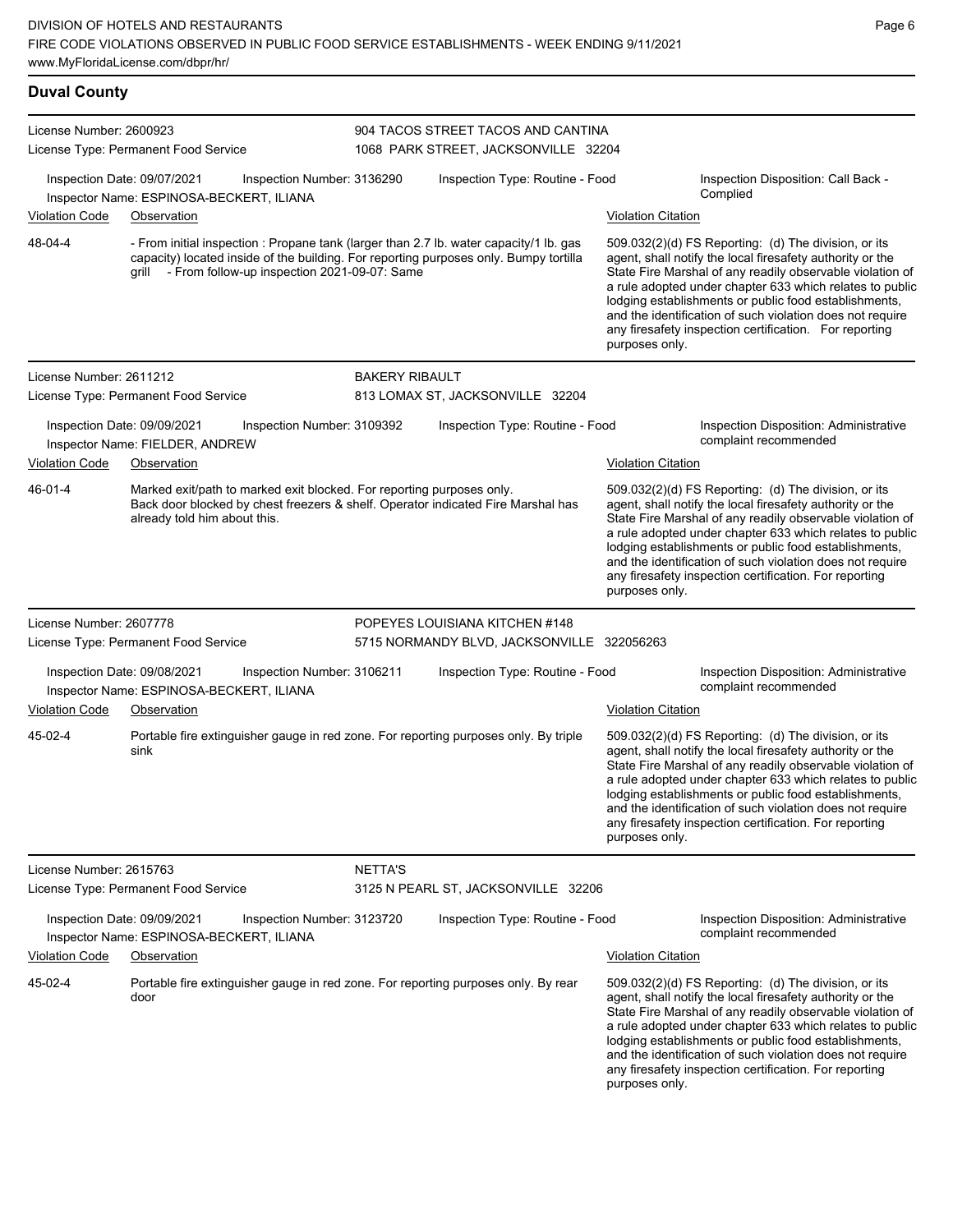| <b>Duval County</b>     |                                                                                                                                                                                                                                                                                                                                                                                                                                                                                                                                                  |                            |                                                                                                                                            |                           |                                                                                                                                                                                                                                                                                                                                                                                                                            |
|-------------------------|--------------------------------------------------------------------------------------------------------------------------------------------------------------------------------------------------------------------------------------------------------------------------------------------------------------------------------------------------------------------------------------------------------------------------------------------------------------------------------------------------------------------------------------------------|----------------------------|--------------------------------------------------------------------------------------------------------------------------------------------|---------------------------|----------------------------------------------------------------------------------------------------------------------------------------------------------------------------------------------------------------------------------------------------------------------------------------------------------------------------------------------------------------------------------------------------------------------------|
| License Number: 2615167 | License Type: Permanent Food Service                                                                                                                                                                                                                                                                                                                                                                                                                                                                                                             | ROLLIN N FLAVA             | 6011 103 ST STE 4, JACKSONVILLE 32210                                                                                                      |                           |                                                                                                                                                                                                                                                                                                                                                                                                                            |
|                         | Inspection Date: 09/07/2021<br>Inspector Name: MERCER, THOMAS                                                                                                                                                                                                                                                                                                                                                                                                                                                                                    | Inspection Number: 3117988 | Inspection Type: Routine - Food                                                                                                            |                           | Inspection Disposition: Warning<br>Issued                                                                                                                                                                                                                                                                                                                                                                                  |
| <b>Violation Code</b>   | Observation                                                                                                                                                                                                                                                                                                                                                                                                                                                                                                                                      |                            |                                                                                                                                            | <b>Violation Citation</b> |                                                                                                                                                                                                                                                                                                                                                                                                                            |
| 48-04-4                 | Propane tank (larger than 2.7 lb. water capacity/1 lb. gas capacity) located inside<br>of the building. For reporting purposes only.<br>Stored in front storage area. Manager moved tank outside. ** Corrected On-Site**                                                                                                                                                                                                                                                                                                                         |                            |                                                                                                                                            | purposes only.            | 509.032(2)(d) FS Reporting: (d) The division, or its<br>agent, shall notify the local firesafety authority or the<br>State Fire Marshal of any readily observable violation of<br>a rule adopted under chapter 633 which relates to public<br>lodging establishments or public food establishments,<br>and the identification of such violation does not require<br>any firesafety inspection certification. For reporting |
| License Number: 2614262 |                                                                                                                                                                                                                                                                                                                                                                                                                                                                                                                                                  |                            | <b>SEAFOOD EXPRESS &amp; MORE</b>                                                                                                          |                           |                                                                                                                                                                                                                                                                                                                                                                                                                            |
|                         | License Type: Permanent Food Service                                                                                                                                                                                                                                                                                                                                                                                                                                                                                                             |                            | 12961 N MAIN ST #105, JACKSONVILLE 32218                                                                                                   |                           |                                                                                                                                                                                                                                                                                                                                                                                                                            |
|                         | Inspection Date: 09/07/2021<br>Inspector Name: PERRY, DENNIS                                                                                                                                                                                                                                                                                                                                                                                                                                                                                     | Inspection Number: 3094544 | Inspection Type: Routine - Food                                                                                                            |                           | Inspection Disposition: Emergency<br>order recommended                                                                                                                                                                                                                                                                                                                                                                     |
| <b>Violation Code</b>   | Observation                                                                                                                                                                                                                                                                                                                                                                                                                                                                                                                                      |                            |                                                                                                                                            | <b>Violation Citation</b> |                                                                                                                                                                                                                                                                                                                                                                                                                            |
| 46-01-4                 | Marked exit/path to marked exit blocked. For reporting purposes only.<br>Exit in back of kitchen blocked by ladder. ** Repeat Violation**                                                                                                                                                                                                                                                                                                                                                                                                        |                            |                                                                                                                                            | purposes only.            | 509.032(2)(d) FS Reporting: (d) The division, or its<br>agent, shall notify the local firesafety authority or the<br>State Fire Marshal of any readily observable violation of<br>a rule adopted under chapter 633 which relates to public<br>lodging establishments or public food establishments,<br>and the identification of such violation does not require<br>any firesafety inspection certification. For reporting |
| License Number: 2613561 |                                                                                                                                                                                                                                                                                                                                                                                                                                                                                                                                                  |                            | LA NOPALERA MEXICAN RESTAURANT                                                                                                             |                           |                                                                                                                                                                                                                                                                                                                                                                                                                            |
|                         | License Type: Permanent Food Service                                                                                                                                                                                                                                                                                                                                                                                                                                                                                                             |                            | 14333 BEACH BLVD STE 39, JACKSONVILLE 32250                                                                                                |                           |                                                                                                                                                                                                                                                                                                                                                                                                                            |
|                         | Inspection Date: 09/07/2021<br>Inspector Name: FICHTER, GARRICK                                                                                                                                                                                                                                                                                                                                                                                                                                                                                  | Inspection Number: 3096991 | Inspection Type: Routine - Food                                                                                                            |                           | Inspection Disposition: Call Back -<br>Complied                                                                                                                                                                                                                                                                                                                                                                            |
| <b>Violation Code</b>   | Observation                                                                                                                                                                                                                                                                                                                                                                                                                                                                                                                                      |                            |                                                                                                                                            | <b>Violation Citation</b> |                                                                                                                                                                                                                                                                                                                                                                                                                            |
| 45-04-4                 | - From initial inspection : Use of cooking equipment producing grease laden<br>vapors/smoke with no hood suppression system installed. Notified Fire AHJ. For<br>reporting purposes only.<br>Small in use fryer stored outside hood system on cook line. Ceiling above fryer<br>soiled with accumulated grease. - From follow-up inspection 2021-08-19: Fryer<br>still present outside of hood system. ** Time Extended**<br>inspection 2021-08-20: Fryer still present outside of hood system ** Time<br>Extended**<br>Extended**<br>Extended** |                            | - From follow-up<br>- From follow-up inspection 2021-08-20: No change ** Time<br>- From follow-up inspection 2021-09-07: No change ** Time | purposes only.            | 509.032(2)(d) FS Reporting: (d) The division, or its<br>agent, shall notify the local firesafety authority or the<br>State Fire Marshal of any readily observable violation of<br>a rule adopted under chapter 633 which relates to public<br>lodging establishments or public food establishments,<br>and the identification of such violation does not require<br>any firesafety inspection certification. For reporting |
| License Number: 2615105 |                                                                                                                                                                                                                                                                                                                                                                                                                                                                                                                                                  |                            | <b>MARGARITA'S MEXICAN GRILL</b>                                                                                                           |                           |                                                                                                                                                                                                                                                                                                                                                                                                                            |
|                         | License Type: Permanent Food Service                                                                                                                                                                                                                                                                                                                                                                                                                                                                                                             |                            | 9825 SAN JOSE BLVD #23, JACKSONVILLE 32257                                                                                                 |                           |                                                                                                                                                                                                                                                                                                                                                                                                                            |
|                         | Inspection Date: 09/07/2021<br>Inspector Name: JEFFERS, MARY-BETH                                                                                                                                                                                                                                                                                                                                                                                                                                                                                | Inspection Number: 3120446 | Inspection Type: Routine - Food                                                                                                            |                           | Inspection Disposition: Inspection<br>Completed - No Further Action                                                                                                                                                                                                                                                                                                                                                        |
| <b>Violation Code</b>   | Observation                                                                                                                                                                                                                                                                                                                                                                                                                                                                                                                                      |                            |                                                                                                                                            | Violation Citation        |                                                                                                                                                                                                                                                                                                                                                                                                                            |
| 46-01-4                 | Marked exit/path to marked exit blocked. For reporting purposes only.<br>Exit door near dry food storage area blocked with cart and misc buckets, kegs and<br>supplies **Repeat Violation**                                                                                                                                                                                                                                                                                                                                                      |                            |                                                                                                                                            | purposes only.            | 509.032(2)(d) FS Reporting: (d) The division, or its<br>agent, shall notify the local firesafety authority or the<br>State Fire Marshal of any readily observable violation of<br>a rule adopted under chapter 633 which relates to public<br>lodging establishments or public food establishments,<br>and the identification of such violation does not require<br>any firesafety inspection certification. For reporting |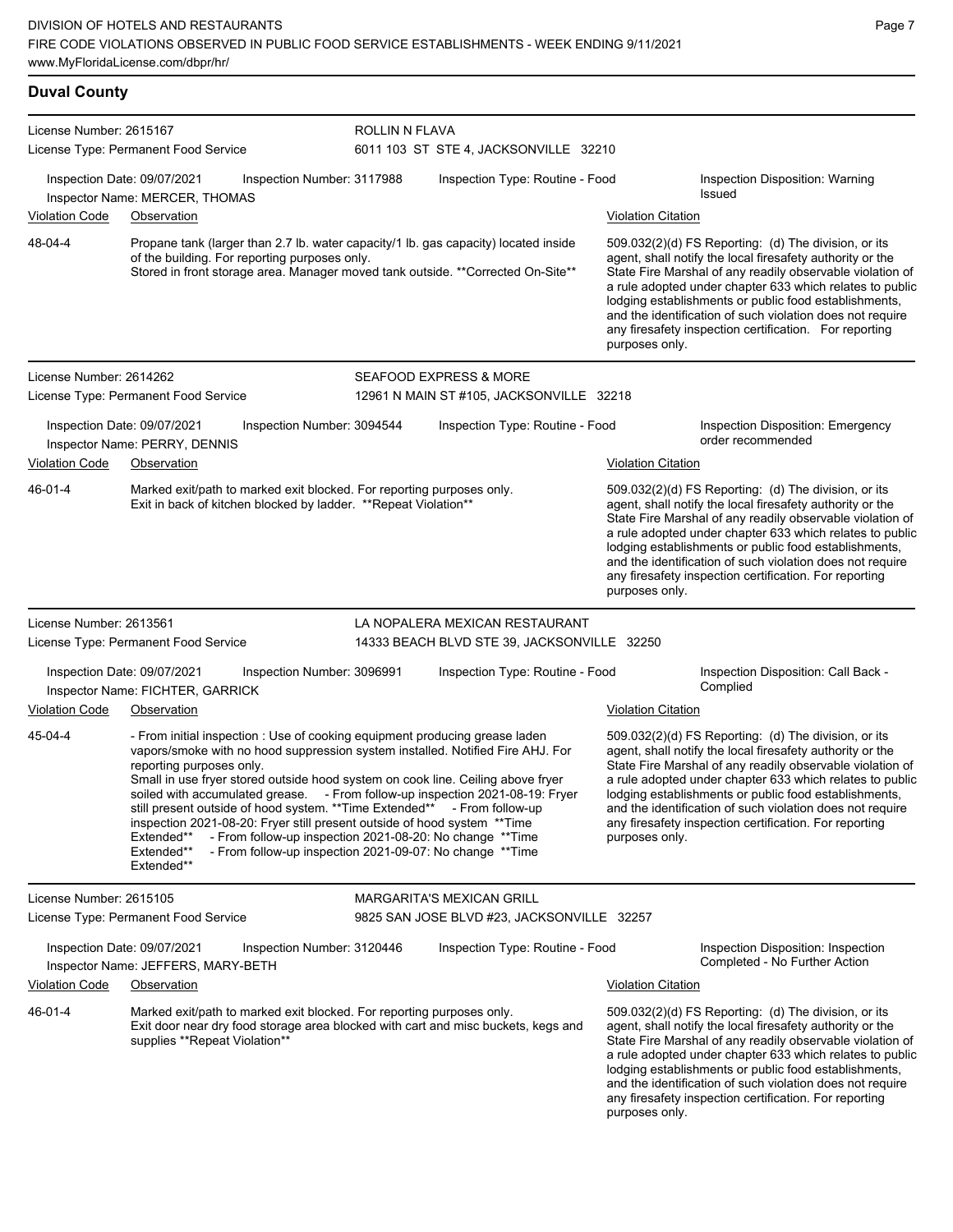| License Number: 2706554<br>License Type: Permanent Food Service |                                                   | COYOTES SPORTS BAR<br>5030 BAYOU BLVD SUITE A, PENSACOLA 32503        |  |                                 |                           |                                                                                                                                                                                                                                                                                                                                                                                                                            |
|-----------------------------------------------------------------|---------------------------------------------------|-----------------------------------------------------------------------|--|---------------------------------|---------------------------|----------------------------------------------------------------------------------------------------------------------------------------------------------------------------------------------------------------------------------------------------------------------------------------------------------------------------------------------------------------------------------------------------------------------------|
| Inspection Date: 09/07/2021<br><b>Violation Code</b>            | Inspector Name: ALBRITTON, GREGORY<br>Observation | Inspection Number: 3136498                                            |  | Inspection Type: Routine - Food | <b>Violation Citation</b> | Inspection Disposition: Warning<br>Issued                                                                                                                                                                                                                                                                                                                                                                                  |
| $46 - 01 - 4$                                                   | Back door of kitchen.                             | Marked exit/path to marked exit blocked. For reporting purposes only. |  |                                 | purposes only.            | 509.032(2)(d) FS Reporting: (d) The division, or its<br>agent, shall notify the local firesafety authority or the<br>State Fire Marshal of any readily observable violation of<br>a rule adopted under chapter 633 which relates to public<br>lodging establishments or public food establishments,<br>and the identification of such violation does not require<br>any firesafety inspection certification. For reporting |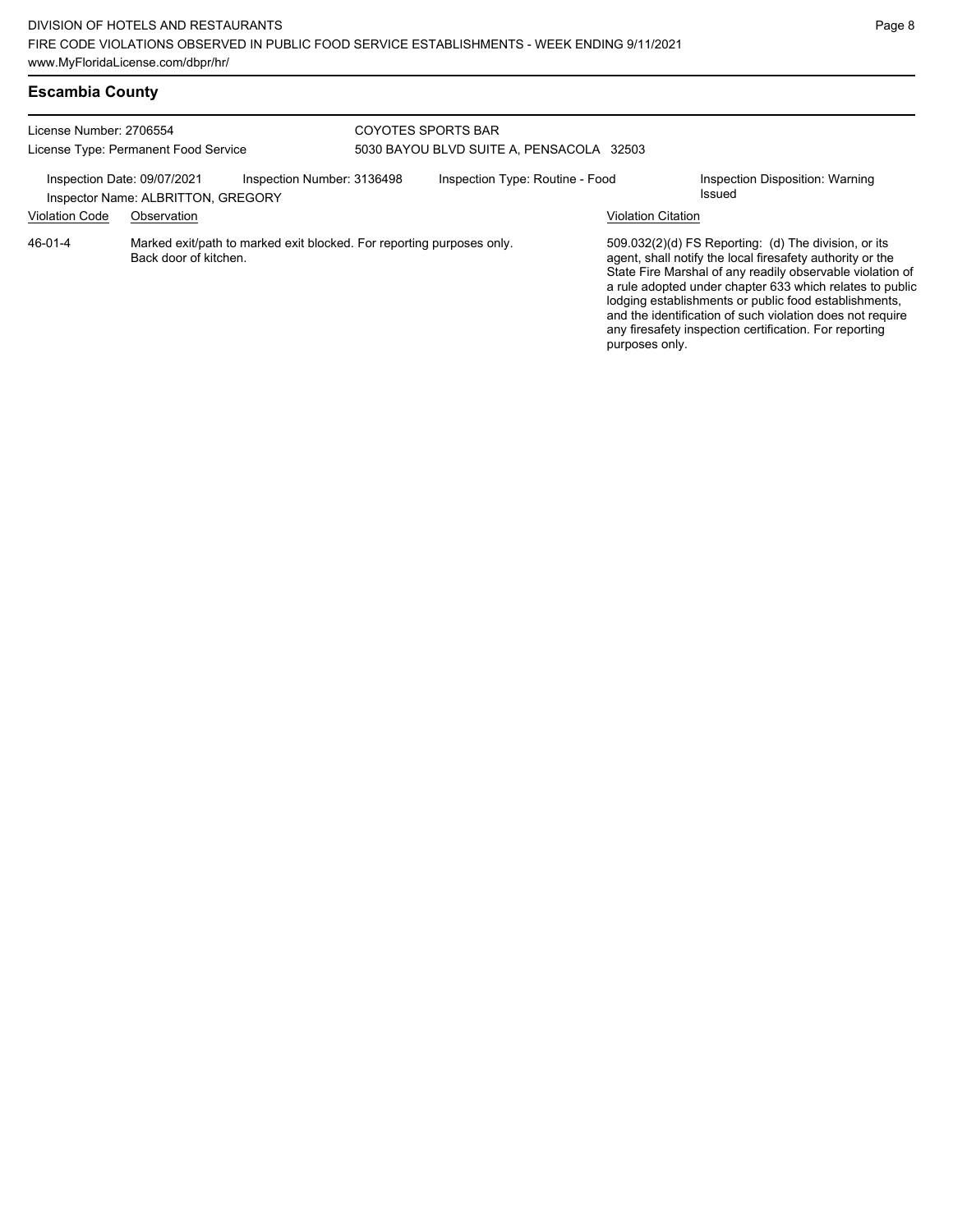#### **Hillsborough County**

| License Number: 3918393<br>License Type: Permanent Food Service |                                                                  |                                                                                                                                            | <b>BRANDON KEKE'S LLC</b><br>1590 W BRANDON BLVD, BRANDON 33511 |                           |                                                                                                                                                                                                                                                                                                                                                                                                                            |  |  |
|-----------------------------------------------------------------|------------------------------------------------------------------|--------------------------------------------------------------------------------------------------------------------------------------------|-----------------------------------------------------------------|---------------------------|----------------------------------------------------------------------------------------------------------------------------------------------------------------------------------------------------------------------------------------------------------------------------------------------------------------------------------------------------------------------------------------------------------------------------|--|--|
|                                                                 | Inspection Date: 09/09/2021<br>Inspector Name: MOULDER, BRITTANY | Inspection Number: 3116723                                                                                                                 | Inspection Type: Routine - Food                                 |                           | <b>Inspection Disposition: Warning</b><br>Issued                                                                                                                                                                                                                                                                                                                                                                           |  |  |
| <b>Violation Code</b>                                           | Observation                                                      |                                                                                                                                            |                                                                 | <b>Violation Citation</b> |                                                                                                                                                                                                                                                                                                                                                                                                                            |  |  |
| 45-05-4                                                         | purposes only.<br>Observed in dry storage                        | Portable fire extinguisher missing from its designated location. For reporting                                                             |                                                                 | purposes only.            | 509.032(2)(d) FS Reporting: (d) The division, or its<br>agent, shall notify the local firesafety authority or the<br>State Fire Marshal of any readily observable violation of<br>a rule adopted under chapter 633 which relates to public<br>lodging establishments or public food establishments,<br>and the identification of such violation does not require<br>any firesafety inspection certification. For reporting |  |  |
| License Number: 3912902                                         |                                                                  |                                                                                                                                            | INTERNATIONAL HOUSE OF PANCAKES 36-167                          |                           |                                                                                                                                                                                                                                                                                                                                                                                                                            |  |  |
|                                                                 | License Type: Permanent Food Service                             |                                                                                                                                            | 11111 N DALE MABRY, TAMPA 33618                                 |                           |                                                                                                                                                                                                                                                                                                                                                                                                                            |  |  |
|                                                                 | Inspection Date: 09/07/2021<br>Inspector Name: JAIME, ANTONY     | Inspection Number: 3131596                                                                                                                 | Inspection Type: Routine - Food                                 |                           | Inspection Disposition: Inspection<br>Completed - No Further Action                                                                                                                                                                                                                                                                                                                                                        |  |  |
| <b>Violation Code</b>                                           | Observation                                                      |                                                                                                                                            |                                                                 | <b>Violation Citation</b> |                                                                                                                                                                                                                                                                                                                                                                                                                            |  |  |
| 47-03-4                                                         |                                                                  | Observed electrical wiring in disrepair. For reporting purposes only. Electrical<br>wiring missing panel cover located under dish machine. |                                                                 |                           | 509.032(2)(d) FS Reporting: (d) The division, or its<br>agent, shall notify the local firesafety authority or the<br>State Fire Marshal of any readily observable violation of<br>a rule adopted under chapter 633 which relates to public<br>lodging establishments or public food establishments,                                                                                                                        |  |  |

Page 9

and the identification of such violation does not require any firesafety inspection certification. For reporting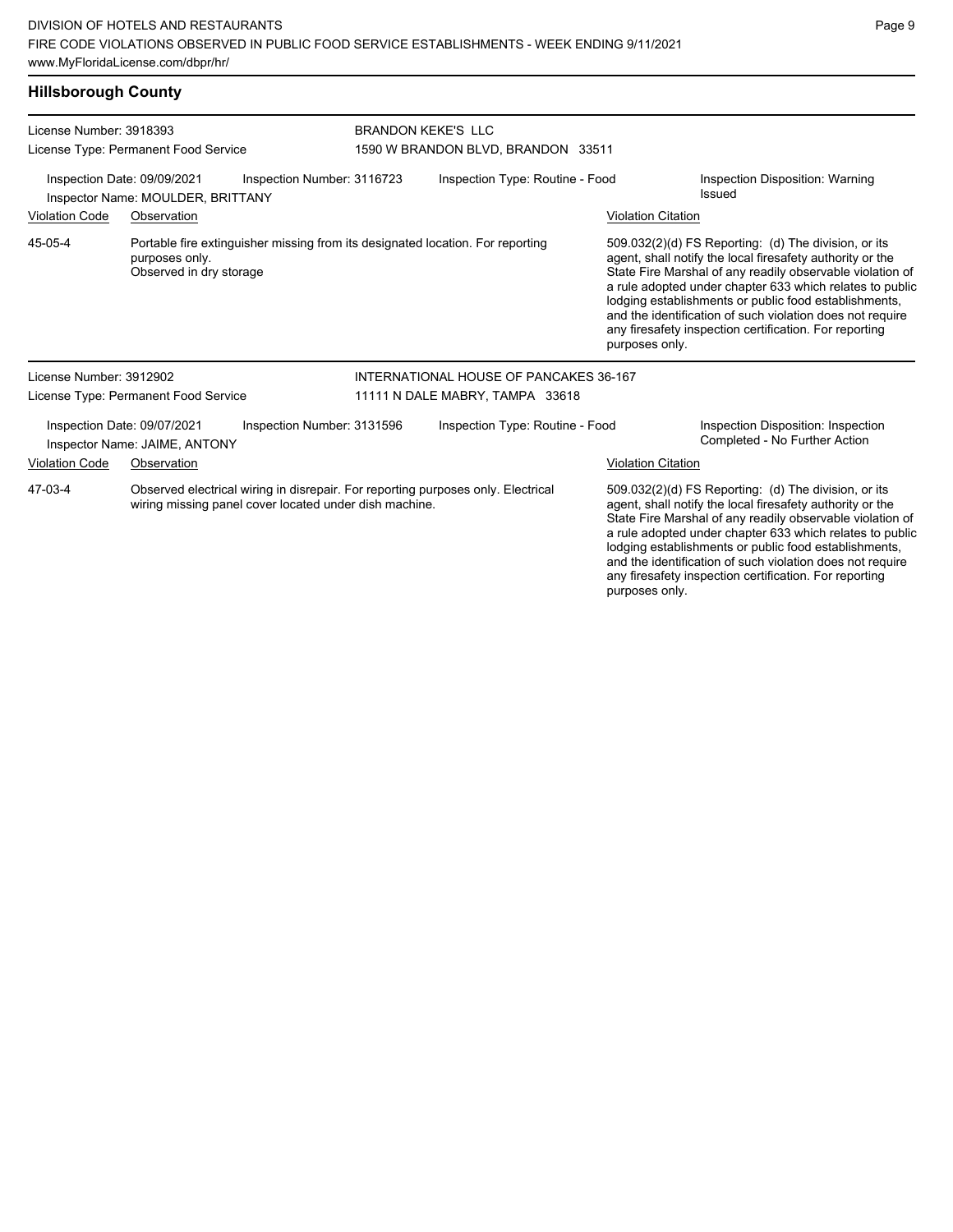and the identification of such violation does not require any firesafety inspection certification. For reporting

| <b>Indian River County</b>                                                                 |             |                                           |                      |                                                                                      |                           |                                                                                                                                                                                                                                                                                                     |
|--------------------------------------------------------------------------------------------|-------------|-------------------------------------------|----------------------|--------------------------------------------------------------------------------------|---------------------------|-----------------------------------------------------------------------------------------------------------------------------------------------------------------------------------------------------------------------------------------------------------------------------------------------------|
| License Number: 4105220                                                                    |             |                                           | <b>MARCO'S PIZZA</b> |                                                                                      |                           |                                                                                                                                                                                                                                                                                                     |
| License Type: Permanent Food Service                                                       |             | 1820 SW 58 AVE UNIT 112, VERO BEACH 32966 |                      |                                                                                      |                           |                                                                                                                                                                                                                                                                                                     |
| Inspection Date: 09/09/2021<br>Inspection Number: 3125639<br>Inspector Name: DAVIS, DIANNA |             | Inspection Type: Routine - Food           |                      | Inspection Disposition: Inspection<br>Completed - No Further Action                  |                           |                                                                                                                                                                                                                                                                                                     |
| <b>Violation Code</b>                                                                      | Observation |                                           |                      |                                                                                      | <b>Violation Citation</b> |                                                                                                                                                                                                                                                                                                     |
| 45-06-4                                                                                    |             | marshal for info. **Repeat Violation**    |                      | Portable fire extinguisher is inaccessible. For reporting purposes only. Called fire |                           | 509.032(2)(d) FS Reporting: (d) The division, or its<br>agent, shall notify the local firesafety authority or the<br>State Fire Marshal of any readily observable violation of<br>a rule adopted under chapter 633 which relates to public<br>lodging establishments or public food establishments, |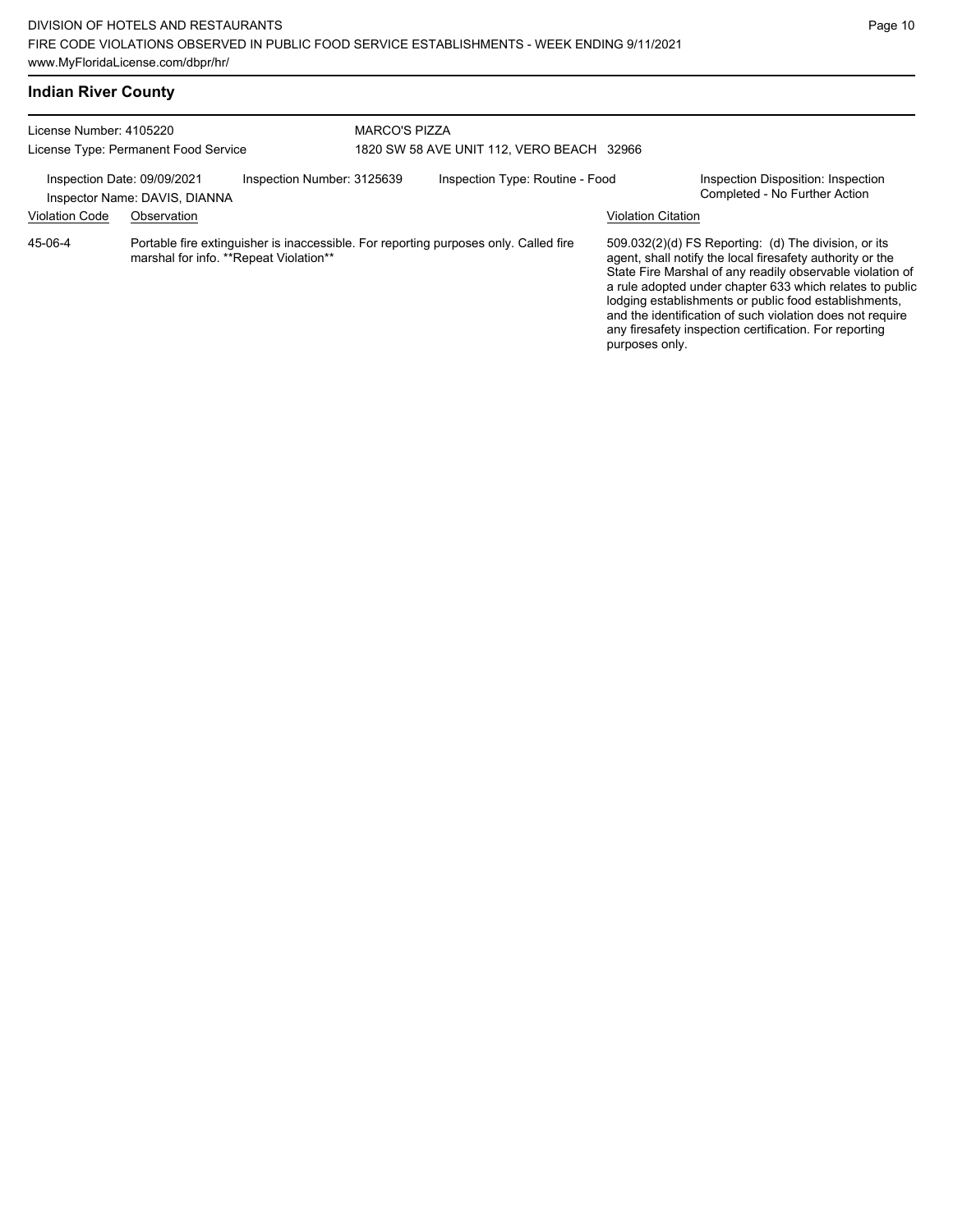## **Lee County**

| License Number: 4603808                                                                    |                                                                 | <b>KENTUCKY FRIED CHICKEN</b>                                              |                 |                                            |                           |                                                                                                                                                                                                                                                                                                                                                                                                                            |  |  |
|--------------------------------------------------------------------------------------------|-----------------------------------------------------------------|----------------------------------------------------------------------------|-----------------|--------------------------------------------|---------------------------|----------------------------------------------------------------------------------------------------------------------------------------------------------------------------------------------------------------------------------------------------------------------------------------------------------------------------------------------------------------------------------------------------------------------------|--|--|
|                                                                                            | License Type: Permanent Food Service                            |                                                                            |                 | 4336 PALM BEACH BLVD, FORT MYERS 339053415 |                           |                                                                                                                                                                                                                                                                                                                                                                                                                            |  |  |
| Inspection Date: 09/03/2021<br>Inspection Number: 3155037<br>Inspector Name: FREED, JOSEPH |                                                                 |                                                                            |                 | Inspection Type: Complaint Full            |                           | Inspection Disposition: Inspection<br>Completed - No Further Action                                                                                                                                                                                                                                                                                                                                                        |  |  |
| <b>Violation Code</b>                                                                      | Observation                                                     |                                                                            |                 |                                            | <b>Violation Citation</b> |                                                                                                                                                                                                                                                                                                                                                                                                                            |  |  |
| 45-02-4                                                                                    | **Repeat Violation**                                            | Portable fire extinguisher gauge in red zone. For reporting purposes only. |                 |                                            | purposes only.            | 509.032(2)(d) FS Reporting: (d) The division, or its<br>agent, shall notify the local firesafety authority or the<br>State Fire Marshal of any readily observable violation of<br>a rule adopted under chapter 633 which relates to public<br>lodging establishments or public food establishments,<br>and the identification of such violation does not require<br>any firesafety inspection certification. For reporting |  |  |
| License Number: 4607250                                                                    |                                                                 |                                                                            | <b>DOMINO'S</b> |                                            |                           |                                                                                                                                                                                                                                                                                                                                                                                                                            |  |  |
|                                                                                            | License Type: Permanent Food Service                            |                                                                            |                 | 1506 CHIQUITA BLVD S, CAPE CORAL 33991     |                           |                                                                                                                                                                                                                                                                                                                                                                                                                            |  |  |
|                                                                                            | Inspection Date: 09/09/2021<br>Inspector Name: MOREHEAD, PHILIP | Inspection Number: 3091007                                                 |                 | Inspection Type: Routine - Food            |                           | Inspection Disposition: Inspection<br>Completed - No Further Action                                                                                                                                                                                                                                                                                                                                                        |  |  |
| <b>Violation Code</b>                                                                      | Observation                                                     |                                                                            |                 |                                            | <b>Violation Citation</b> |                                                                                                                                                                                                                                                                                                                                                                                                                            |  |  |
| 46-04-4                                                                                    |                                                                 | Exit door locked. For reporting purposes only by boxes.                    |                 |                                            |                           | 509.032(2)(d) FS Reporting: (d) The division, or its<br>agent, shall notify the local firesafety authority or the<br>State Fire Marshal of any readily observable violation of<br>a rule adopted under chapter 633 which relates to public<br>lodging establishments or public food establishments,<br>and the identification of such violation does not require                                                           |  |  |

any firesafety inspection certification. For reporting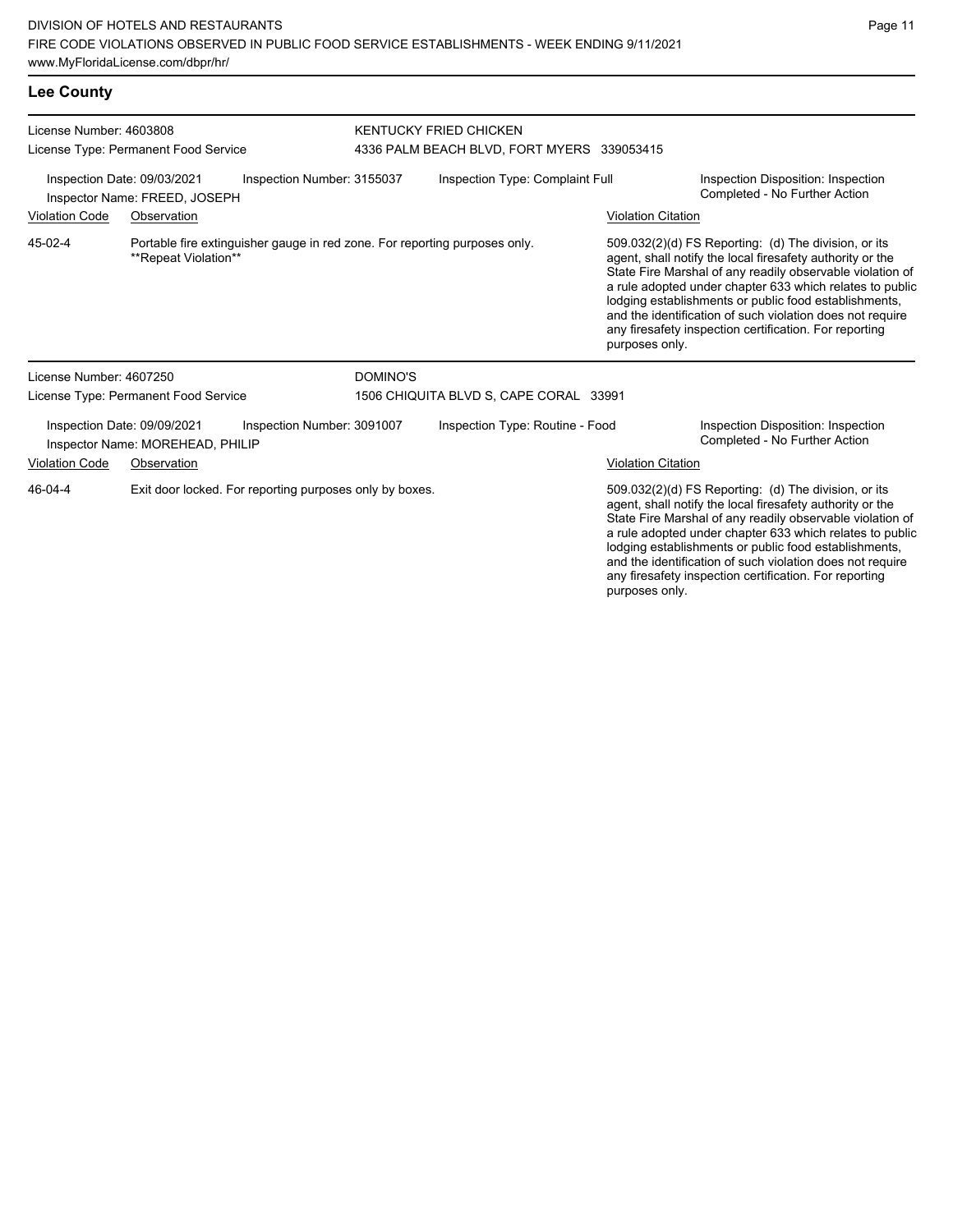**Orange County**

| License Number: 5810100                                                                                                                                                                                                                                                                                                                                                                                             | License Type: Permanent Food Service                              |                                                                                                                            | <b>F&amp;D WOODFIRED ITALIAN KITCHEN</b><br>1965 ALOMA AVE, WINTER PARK 32792                                                                              |                                                                                                                       |                                                                                                                                                                                                                                                                                                                                                                                                                            |                                                                                                                                                                                                                                                                                                                                                                                                                              |  |  |
|---------------------------------------------------------------------------------------------------------------------------------------------------------------------------------------------------------------------------------------------------------------------------------------------------------------------------------------------------------------------------------------------------------------------|-------------------------------------------------------------------|----------------------------------------------------------------------------------------------------------------------------|------------------------------------------------------------------------------------------------------------------------------------------------------------|-----------------------------------------------------------------------------------------------------------------------|----------------------------------------------------------------------------------------------------------------------------------------------------------------------------------------------------------------------------------------------------------------------------------------------------------------------------------------------------------------------------------------------------------------------------|------------------------------------------------------------------------------------------------------------------------------------------------------------------------------------------------------------------------------------------------------------------------------------------------------------------------------------------------------------------------------------------------------------------------------|--|--|
| Inspection Date: 09/07/2021<br>Inspection Number: 3123882<br>Inspector Name: MONTGOMERY, DOREEN                                                                                                                                                                                                                                                                                                                     |                                                                   |                                                                                                                            |                                                                                                                                                            | Inspection Type: Routine - Food                                                                                       | Inspection Disposition: Warning<br>Issued                                                                                                                                                                                                                                                                                                                                                                                  |                                                                                                                                                                                                                                                                                                                                                                                                                              |  |  |
| Violation Code<br>Observation                                                                                                                                                                                                                                                                                                                                                                                       |                                                                   |                                                                                                                            |                                                                                                                                                            |                                                                                                                       | <b>Violation Citation</b>                                                                                                                                                                                                                                                                                                                                                                                                  |                                                                                                                                                                                                                                                                                                                                                                                                                              |  |  |
| 46-01-4                                                                                                                                                                                                                                                                                                                                                                                                             |                                                                   | Marked exit/path to marked exit blocked. For reporting purposes only.<br>Table and chair in dining room blocking exit door |                                                                                                                                                            |                                                                                                                       | purposes only.                                                                                                                                                                                                                                                                                                                                                                                                             | $509.032(2)(d)$ FS Reporting: (d) The division, or its<br>agent, shall notify the local firesafety authority or the<br>State Fire Marshal of any readily observable violation of<br>a rule adopted under chapter 633 which relates to public<br>lodging establishments or public food establishments,<br>and the identification of such violation does not require<br>any firesafety inspection certification. For reporting |  |  |
| 509.032(2)(d) FS Reporting: (d) The division, or its<br>46-04-4<br>Exit door locked. For reporting purposes only.<br>agent, shall notify the local firesafety authority or the<br>Exit door in dining room locked<br>lodging establishments or public food establishments,<br>and the identification of such violation does not require<br>any firesafety inspection certification. For reporting<br>purposes only. |                                                                   |                                                                                                                            |                                                                                                                                                            | State Fire Marshal of any readily observable violation of<br>a rule adopted under chapter 633 which relates to public |                                                                                                                                                                                                                                                                                                                                                                                                                            |                                                                                                                                                                                                                                                                                                                                                                                                                              |  |  |
| License Number: 5807922                                                                                                                                                                                                                                                                                                                                                                                             |                                                                   |                                                                                                                            | RED LOBSTER #0838                                                                                                                                          |                                                                                                                       |                                                                                                                                                                                                                                                                                                                                                                                                                            |                                                                                                                                                                                                                                                                                                                                                                                                                              |  |  |
|                                                                                                                                                                                                                                                                                                                                                                                                                     | License Type: Permanent Food Service                              |                                                                                                                            |                                                                                                                                                            | 8003 GOLDEN SKY LN, ORLANDO 32809                                                                                     |                                                                                                                                                                                                                                                                                                                                                                                                                            |                                                                                                                                                                                                                                                                                                                                                                                                                              |  |  |
|                                                                                                                                                                                                                                                                                                                                                                                                                     | Inspection Date: 09/07/2021<br>Inspector Name: PASIECKI, VICTORIA | Inspection Number: 3115877                                                                                                 |                                                                                                                                                            | Inspection Type: Routine - Food                                                                                       |                                                                                                                                                                                                                                                                                                                                                                                                                            | Inspection Disposition: Call Back -<br>Complied                                                                                                                                                                                                                                                                                                                                                                              |  |  |
| Violation Code                                                                                                                                                                                                                                                                                                                                                                                                      | Observation                                                       |                                                                                                                            |                                                                                                                                                            |                                                                                                                       | <b>Violation Citation</b>                                                                                                                                                                                                                                                                                                                                                                                                  |                                                                                                                                                                                                                                                                                                                                                                                                                              |  |  |
| 46-01-4                                                                                                                                                                                                                                                                                                                                                                                                             | purposes only.                                                    | Boxes in front of reader exit door **Repeat Violation**<br>inspection 2021-09-07: ** Time Extended**                       |                                                                                                                                                            | - From initial inspection : Marked exit/path to marked exit blocked. For reporting<br>- From follow-up                | purposes only.                                                                                                                                                                                                                                                                                                                                                                                                             | 509.032(2)(d) FS Reporting: (d) The division, or its<br>agent, shall notify the local firesafety authority or the<br>State Fire Marshal of any readily observable violation of<br>a rule adopted under chapter 633 which relates to public<br>lodging establishments or public food establishments,<br>and the identification of such violation does not require<br>any firesafety inspection certification. For reporting   |  |  |
| License Number: 5808308                                                                                                                                                                                                                                                                                                                                                                                             |                                                                   |                                                                                                                            | <b>HE'S KITCHEN</b>                                                                                                                                        |                                                                                                                       |                                                                                                                                                                                                                                                                                                                                                                                                                            |                                                                                                                                                                                                                                                                                                                                                                                                                              |  |  |
|                                                                                                                                                                                                                                                                                                                                                                                                                     | License Type: Permanent Food Service                              |                                                                                                                            |                                                                                                                                                            | 9401 WEST COLONIAL DR # 248, OCOEE 34761                                                                              |                                                                                                                                                                                                                                                                                                                                                                                                                            |                                                                                                                                                                                                                                                                                                                                                                                                                              |  |  |
|                                                                                                                                                                                                                                                                                                                                                                                                                     | Inspection Date: 09/09/2021<br>Inspector Name: GREENE, MARVIN     | Inspection Number: 3102493                                                                                                 |                                                                                                                                                            | Inspection Type: Routine - Food                                                                                       |                                                                                                                                                                                                                                                                                                                                                                                                                            | Inspection Disposition: Inspection<br>Completed - No Further Action                                                                                                                                                                                                                                                                                                                                                          |  |  |
| <b>Violation Code</b>                                                                                                                                                                                                                                                                                                                                                                                               | Observation                                                       |                                                                                                                            |                                                                                                                                                            |                                                                                                                       | <b>Violation Citation</b>                                                                                                                                                                                                                                                                                                                                                                                                  |                                                                                                                                                                                                                                                                                                                                                                                                                              |  |  |
| 45-04-4                                                                                                                                                                                                                                                                                                                                                                                                             |                                                                   | Small fryer on table in back of kitchen.                                                                                   | Use of cooking equipment producing grease laden vapors/smoke with no hood<br>suppression system installed. Notified Fire AHJ. For reporting purposes only. |                                                                                                                       | 509.032(2)(d) FS Reporting: (d) The division, or its<br>agent, shall notify the local firesafety authority or the<br>State Fire Marshal of any readily observable violation of<br>a rule adopted under chapter 633 which relates to public<br>lodging establishments or public food establishments,<br>and the identification of such violation does not require<br>any firesafety inspection certification. For reporting |                                                                                                                                                                                                                                                                                                                                                                                                                              |  |  |
|                                                                                                                                                                                                                                                                                                                                                                                                                     |                                                                   | Operator discontinued use. ** Corrected On-Site**                                                                          |                                                                                                                                                            |                                                                                                                       |                                                                                                                                                                                                                                                                                                                                                                                                                            |                                                                                                                                                                                                                                                                                                                                                                                                                              |  |  |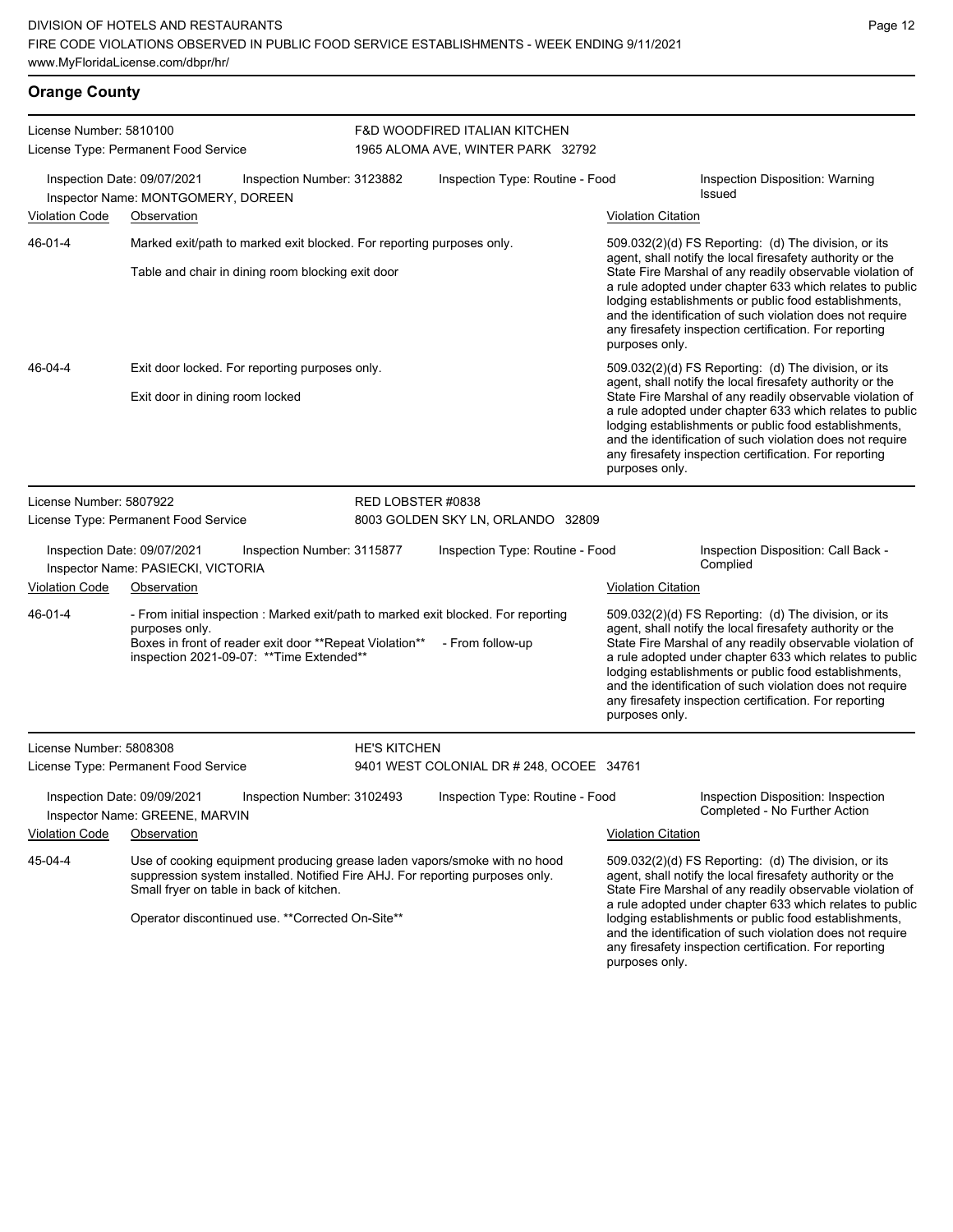## **Orange County**

| License Number: 5812733                              | License Type: Permanent Food Service                                                                                              | <b>MARCO'S PIZZA</b><br>1758 E SILVER STAR RD STE B203, OCOEE 34761 |  |                    |                                                                                                                                                                                                                                                                                                                                                                                                                              |  |
|------------------------------------------------------|-----------------------------------------------------------------------------------------------------------------------------------|---------------------------------------------------------------------|--|--------------------|------------------------------------------------------------------------------------------------------------------------------------------------------------------------------------------------------------------------------------------------------------------------------------------------------------------------------------------------------------------------------------------------------------------------------|--|
| Inspection Date: 09/09/2021<br><b>Violation Code</b> | Inspection Number: 3123217<br>Inspector Name: GREENE, MARVIN<br>Observation                                                       | Inspection Type: Routine - Food                                     |  | Violation Citation | Inspection Disposition: Inspection<br>Completed - No Further Action                                                                                                                                                                                                                                                                                                                                                          |  |
| 45-02-4                                              | Portable fire extinguisher gauge in red zone. For reporting purposes only.<br>Extinguisher next to hand sink in front of kitchen. |                                                                     |  | purposes only.     | $509.032(2)(d)$ FS Reporting: (d) The division, or its<br>agent, shall notify the local firesafety authority or the<br>State Fire Marshal of any readily observable violation of<br>a rule adopted under chapter 633 which relates to public<br>lodging establishments or public food establishments,<br>and the identification of such violation does not require<br>any firesafety inspection certification. For reporting |  |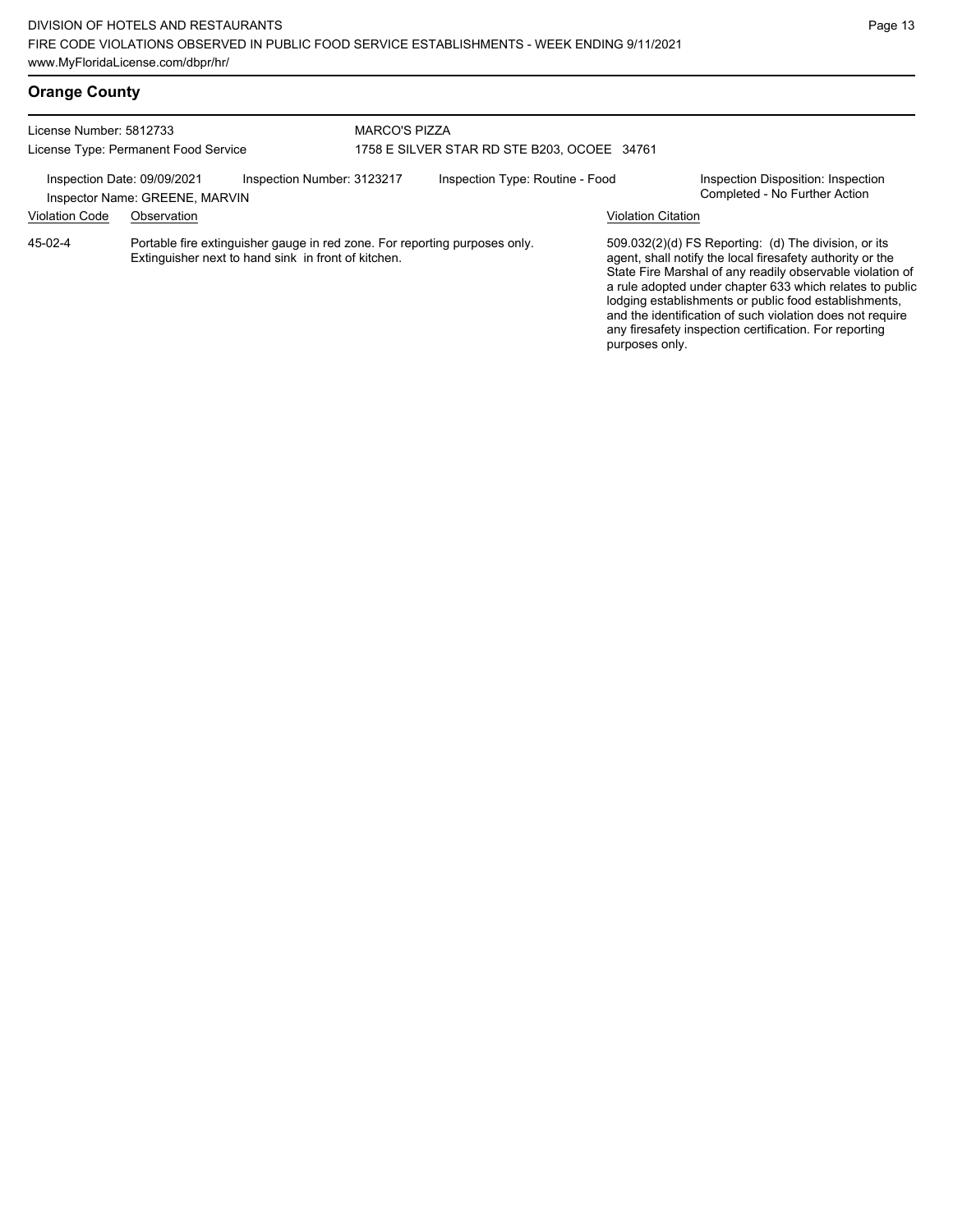License Number: 5911398 License Type: Permanent Food Service WILD FLORIDA 3301 LAKE CYPRESS RD, KENANSVILLE 34739 Inspection Date: 09/10/2021 Inspection Number: 3120504 Inspection Type: Routine - Food Inspection Disposition: Inspection<br>Inspector Name: DAVIS DIANNA Inspector Name: DAVIS, DIANNA Violation Code Observation Violation Citation No portable fire extinguisher present. For reporting purposes only. Fire extinguisher on floor near door of facility. Needs to be hung on designated hook. 509.032(2)(d) FS Reporting: (d) The division, or its agent, shall notify the local firesafety authority or the State Fire Marshal of any readily observable violation of a rule adopted under chapter 633 which relates to public lodging establishments or public food establishments, 45-01-4

and the identification of such violation does not require any firesafety inspection certification. For reporting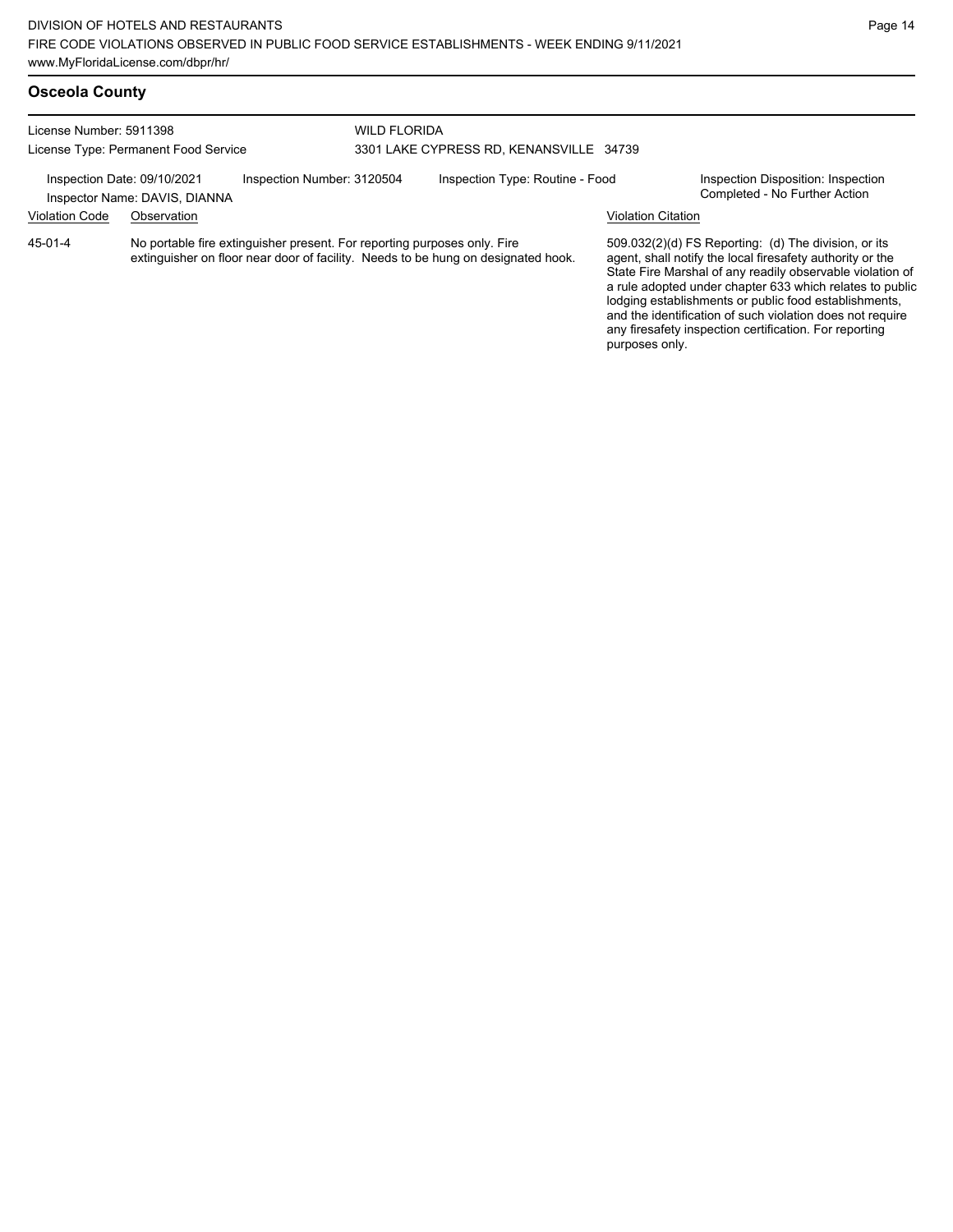## **Palm Beach County**

| License Number: 6019777                                                                                     |                                                                                                                                                    |                                        | LA GRANJA RESTAURANT                          |                                                                                 |                                                                                                                                                                                                                                                                                                                                                                                                                                              |                                                                                                                                                                                                                                                                                                                                                                                                                            |  |  |
|-------------------------------------------------------------------------------------------------------------|----------------------------------------------------------------------------------------------------------------------------------------------------|----------------------------------------|-----------------------------------------------|---------------------------------------------------------------------------------|----------------------------------------------------------------------------------------------------------------------------------------------------------------------------------------------------------------------------------------------------------------------------------------------------------------------------------------------------------------------------------------------------------------------------------------------|----------------------------------------------------------------------------------------------------------------------------------------------------------------------------------------------------------------------------------------------------------------------------------------------------------------------------------------------------------------------------------------------------------------------------|--|--|
|                                                                                                             | License Type: Permanent Food Service                                                                                                               |                                        | 3301 NORTHLAKE BLVD, PALM BEACH GARDENS 33410 |                                                                                 |                                                                                                                                                                                                                                                                                                                                                                                                                                              |                                                                                                                                                                                                                                                                                                                                                                                                                            |  |  |
| Inspection Date: 09/10/2021<br>Inspection Number: 3094916<br>Inspector Name: SMITH, KEITH                   |                                                                                                                                                    |                                        | Inspection Type: Routine - Food               |                                                                                 | Inspection Disposition: Administrative<br>complaint recommended                                                                                                                                                                                                                                                                                                                                                                              |                                                                                                                                                                                                                                                                                                                                                                                                                            |  |  |
| <b>Violation Code</b>                                                                                       | Observation                                                                                                                                        |                                        |                                               |                                                                                 | <b>Violation Citation</b>                                                                                                                                                                                                                                                                                                                                                                                                                    |                                                                                                                                                                                                                                                                                                                                                                                                                            |  |  |
| 48-04-4                                                                                                     | Gas powered pressure washer located inside of the building. For reporting<br>purposes only. Operator removed from building. ** Corrected On-Site** |                                        |                                               |                                                                                 | 509.032(2)(d) FS Reporting: (d) The division, or its<br>agent, shall notify the local firesafety authority or the<br>State Fire Marshal of any readily observable violation of<br>a rule adopted under chapter 633 which relates to public<br>lodging establishments or public food establishments,<br>and the identification of such violation does not require<br>any firesafety inspection certification. For reporting<br>purposes only. |                                                                                                                                                                                                                                                                                                                                                                                                                            |  |  |
| License Number: 6003951                                                                                     |                                                                                                                                                    |                                        | LE BISTRO 2.0                                 |                                                                                 |                                                                                                                                                                                                                                                                                                                                                                                                                                              |                                                                                                                                                                                                                                                                                                                                                                                                                            |  |  |
|                                                                                                             | License Type: Permanent Food Service                                                                                                               |                                        |                                               | 9846 SANDALFOOT BLVD, BOCA RATON 33428                                          |                                                                                                                                                                                                                                                                                                                                                                                                                                              |                                                                                                                                                                                                                                                                                                                                                                                                                            |  |  |
|                                                                                                             | Inspection Date: 09/08/2021<br>Inspector Name: LEWIS, LYNDEN                                                                                       | Inspection Number: 3103490             |                                               | Inspection Type: Routine - Food                                                 |                                                                                                                                                                                                                                                                                                                                                                                                                                              | Inspection Disposition: Inspection<br>Completed - No Further Action                                                                                                                                                                                                                                                                                                                                                        |  |  |
| <b>Violation Code</b>                                                                                       | Observation                                                                                                                                        |                                        |                                               |                                                                                 | <b>Violation Citation</b>                                                                                                                                                                                                                                                                                                                                                                                                                    |                                                                                                                                                                                                                                                                                                                                                                                                                            |  |  |
| 45-05-4<br>Portable fire extinguisher missing from its designated location. For reporting<br>purposes only. |                                                                                                                                                    |                                        |                                               | purposes only.                                                                  | 509.032(2)(d) FS Reporting: (d) The division, or its<br>agent, shall notify the local firesafety authority or the<br>State Fire Marshal of any readily observable violation of<br>a rule adopted under chapter 633 which relates to public<br>lodging establishments or public food establishments,<br>and the identification of such violation does not require<br>any firesafety inspection certification. For reporting                   |                                                                                                                                                                                                                                                                                                                                                                                                                            |  |  |
| License Number: 6010508                                                                                     |                                                                                                                                                    |                                        | <b>ARBY'S #80</b>                             |                                                                                 |                                                                                                                                                                                                                                                                                                                                                                                                                                              |                                                                                                                                                                                                                                                                                                                                                                                                                            |  |  |
|                                                                                                             | License Type: Permanent Food Service                                                                                                               |                                        | 280 LINTON BLVD, DELRAY BEACH 33444           |                                                                                 |                                                                                                                                                                                                                                                                                                                                                                                                                                              |                                                                                                                                                                                                                                                                                                                                                                                                                            |  |  |
| Inspection Date: 09/08/2021<br>Inspection Number: 3102771<br>Inspector Name: GOODWIN, NICHOLAS              |                                                                                                                                                    |                                        | Inspection Type: Routine - Food               |                                                                                 |                                                                                                                                                                                                                                                                                                                                                                                                                                              | Inspection Disposition: Inspection<br>Completed - No Further Action                                                                                                                                                                                                                                                                                                                                                        |  |  |
| <b>Violation Code</b>                                                                                       | Observation                                                                                                                                        |                                        |                                               |                                                                                 | <b>Violation Citation</b>                                                                                                                                                                                                                                                                                                                                                                                                                    |                                                                                                                                                                                                                                                                                                                                                                                                                            |  |  |
| 45-02-4                                                                                                     |                                                                                                                                                    | extinguisher located next to back door |                                               | Portable fire extinguisher gauge in red zone. For reporting purposes only. Fire |                                                                                                                                                                                                                                                                                                                                                                                                                                              | 509.032(2)(d) FS Reporting: (d) The division, or its<br>agent, shall notify the local firesafety authority or the<br>State Fire Marshal of any readily observable violation of<br>a rule adopted under chapter 633 which relates to public<br>lodging establishments or public food establishments,<br>and the identification of such violation does not require<br>any firesafety inspection certification. For reporting |  |  |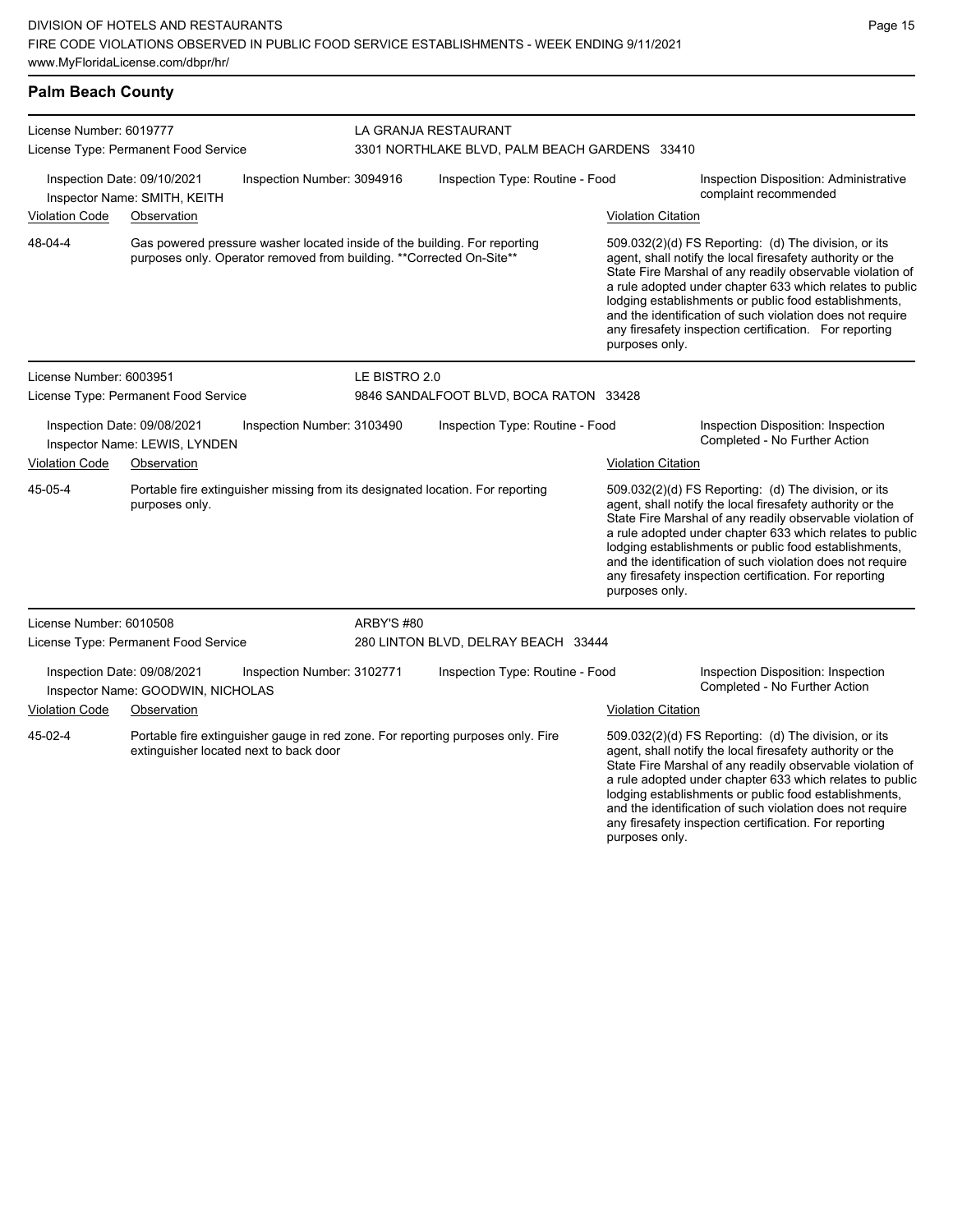|  |  | <b>Palm Beach County</b> |
|--|--|--------------------------|
|--|--|--------------------------|

| License Number: 6019065<br>License Type: Permanent Food Service |                                                                                                                                                                                                                          | <b>SAZIO</b>               | 131 E ATLANTIC AVE, DELRAY BEACH 33444 |                                                                                                                                                                                                                                                                                                                                                                                                                                                |                                                                                                                                                                                                                                                                                                                                                                                                                                                                                                          |  |  |
|-----------------------------------------------------------------|--------------------------------------------------------------------------------------------------------------------------------------------------------------------------------------------------------------------------|----------------------------|----------------------------------------|------------------------------------------------------------------------------------------------------------------------------------------------------------------------------------------------------------------------------------------------------------------------------------------------------------------------------------------------------------------------------------------------------------------------------------------------|----------------------------------------------------------------------------------------------------------------------------------------------------------------------------------------------------------------------------------------------------------------------------------------------------------------------------------------------------------------------------------------------------------------------------------------------------------------------------------------------------------|--|--|
|                                                                 | Inspection Date: 09/09/2021<br>Inspector Name: GOODWIN, NICHOLAS                                                                                                                                                         | Inspection Number: 3106426 | Inspection Type: Routine - Food        |                                                                                                                                                                                                                                                                                                                                                                                                                                                | Inspection Disposition: Warning<br>Issued                                                                                                                                                                                                                                                                                                                                                                                                                                                                |  |  |
| <b>Violation Code</b>                                           | Observation                                                                                                                                                                                                              |                            |                                        | <b>Violation Citation</b>                                                                                                                                                                                                                                                                                                                                                                                                                      |                                                                                                                                                                                                                                                                                                                                                                                                                                                                                                          |  |  |
| 45-02-4                                                         | Portable fire extinguisher gauge in red zone. For reporting purposes only. Located<br>across from triple sink                                                                                                            |                            |                                        | $509.032(2)(d)$ FS Reporting: (d) The division, or its<br>agent, shall notify the local firesafety authority or the<br>State Fire Marshal of any readily observable violation of<br>a rule adopted under chapter 633 which relates to public<br>lodging establishments or public food establishments,<br>and the identification of such violation does not require<br>any firesafety inspection certification. For reporting<br>purposes only. |                                                                                                                                                                                                                                                                                                                                                                                                                                                                                                          |  |  |
| 45-02-4                                                         | - From initial inspection : Portable fire extinguisher gauge in red zone. For<br>reporting purposes only. Located across from triple sink - From follow-up<br>inspection 2021-09-10: Next unannounced ** Time Extended** |                            |                                        | 509.032(2)(d) FS Reporting: (d) The division, or its<br>agent, shall notify the local firesafety authority or the<br>State Fire Marshal of any readily observable violation of<br>a rule adopted under chapter 633 which relates to public<br>lodging establishments or public food establishments,<br>and the identification of such violation does not require<br>any firesafety inspection certification. For reporting<br>purposes only.   |                                                                                                                                                                                                                                                                                                                                                                                                                                                                                                          |  |  |
| License Number: 6019404                                         |                                                                                                                                                                                                                          |                            | FAIRFIELD INN & SUITES JUPITER         |                                                                                                                                                                                                                                                                                                                                                                                                                                                |                                                                                                                                                                                                                                                                                                                                                                                                                                                                                                          |  |  |
|                                                                 | License Type: Permanent Food Service                                                                                                                                                                                     |                            | 6748 INDIANTOWN RD, JUPITER 33458      |                                                                                                                                                                                                                                                                                                                                                                                                                                                |                                                                                                                                                                                                                                                                                                                                                                                                                                                                                                          |  |  |
|                                                                 | Inspection Date: 09/10/2021<br>Inspector Name: ROTONDI, VICTOR                                                                                                                                                           | Inspection Number: 3141674 | Inspection Type: Routine - Food        |                                                                                                                                                                                                                                                                                                                                                                                                                                                | Inspection Disposition: Inspection<br>Completed - No Further Action                                                                                                                                                                                                                                                                                                                                                                                                                                      |  |  |
| <b>Violation Code</b>                                           | Observation                                                                                                                                                                                                              |                            |                                        | <b>Violation Citation</b>                                                                                                                                                                                                                                                                                                                                                                                                                      |                                                                                                                                                                                                                                                                                                                                                                                                                                                                                                          |  |  |
| 48-01-5                                                         | No current insurance inspector boiler report or boiler certificate available for boiler.<br>For reporting purposes only. 095111, 121021, 121022 all exp 3/5/2019 ** Repeat<br>Violation**                                |                            |                                        |                                                                                                                                                                                                                                                                                                                                                                                                                                                | 61C-1.004(10) FAC Reporting: (10) Heating and<br>ventilation - The heating and ventilation system shall be<br>kept in good repair or be installed to maintain a<br>minimum of 68 degrees Fahrenheit throughout the<br>building. The insurance inspectors boiler report is<br>required annually for power boilers and high<br>pressure/high temperature boilers and biannually for low<br>pressure steam or vapor heating boilers and shall be<br>posted in the boiler room. For reporting purposes only. |  |  |
| License Number: 6022426                                         |                                                                                                                                                                                                                          | SORELLAS PASTA             |                                        |                                                                                                                                                                                                                                                                                                                                                                                                                                                |                                                                                                                                                                                                                                                                                                                                                                                                                                                                                                          |  |  |
|                                                                 | License Type: Permanent Food Service                                                                                                                                                                                     |                            | 33 SE 3 AVENUE #20, DELRAY BEACH 33483 |                                                                                                                                                                                                                                                                                                                                                                                                                                                |                                                                                                                                                                                                                                                                                                                                                                                                                                                                                                          |  |  |
|                                                                 | Inspection Date: 09/10/2021<br>Inspector Name: GOODWIN, NICHOLAS                                                                                                                                                         | Inspection Number: 3093197 | Inspection Type: Routine - Food        |                                                                                                                                                                                                                                                                                                                                                                                                                                                | Inspection Disposition: Inspection<br>Completed - No Further Action                                                                                                                                                                                                                                                                                                                                                                                                                                      |  |  |
| <b>Violation Code</b>                                           | Observation                                                                                                                                                                                                              |                            |                                        | <b>Violation Citation</b>                                                                                                                                                                                                                                                                                                                                                                                                                      |                                                                                                                                                                                                                                                                                                                                                                                                                                                                                                          |  |  |
| 48-01-5                                                         | No current insurance inspector boiler report or boiler certificate available for boiler.<br>For reporting purposes only.                                                                                                 |                            |                                        |                                                                                                                                                                                                                                                                                                                                                                                                                                                | 61C-1.004(10) FAC Reporting: (10) Heating and<br>ventilation - The heating and ventilation system shall be<br>kept in good repair or be installed to maintain a<br>minimum of 68 degrees Fahrenheit throughout the<br>building. The insurance inspectors boiler report is<br>required annually for power boilers and high<br>pressure/high temperature boilers and biannually for low<br>pressure steam or vapor heating boilers and shall be<br>posted in the boiler room. For reporting purposes only. |  |  |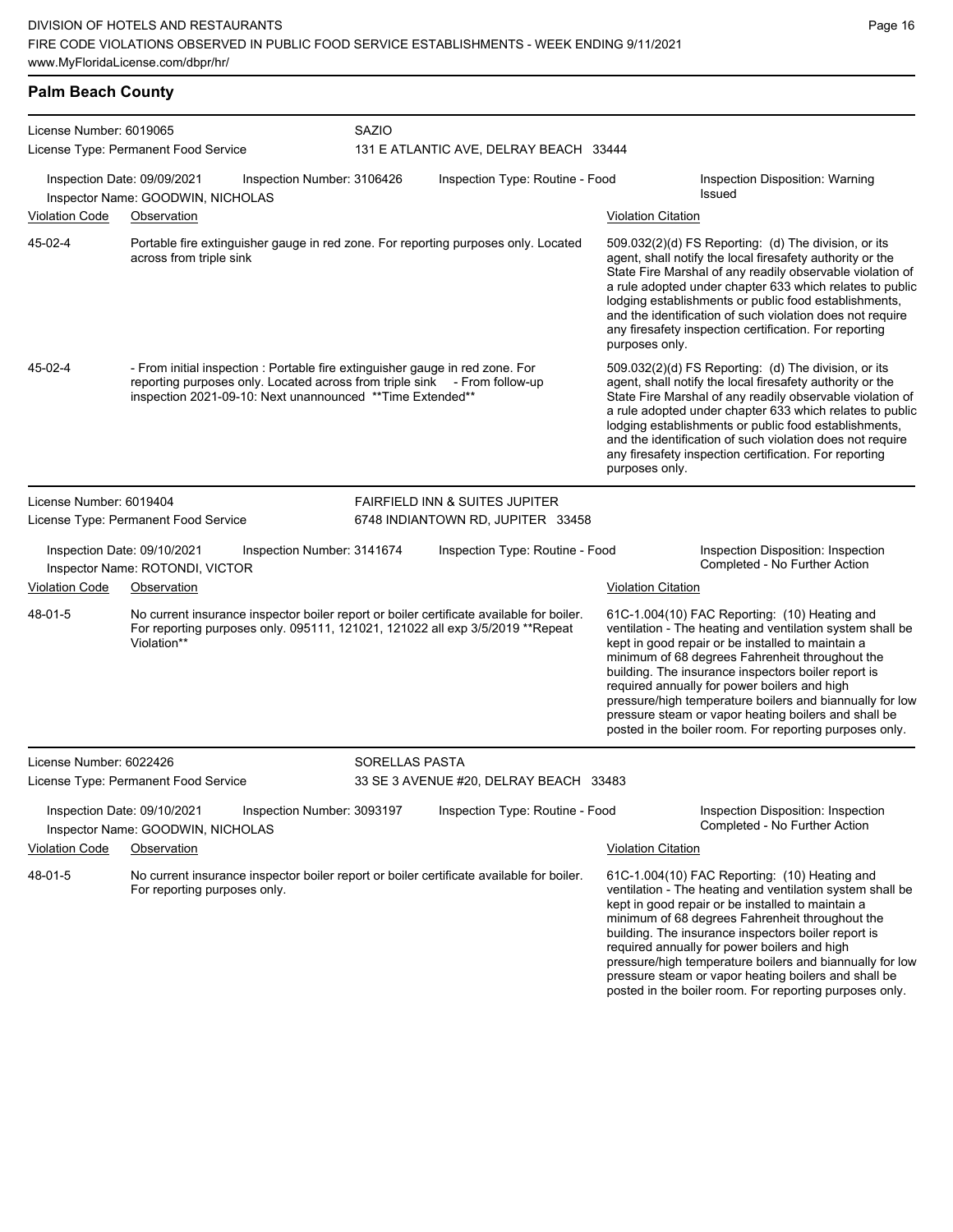| <b>Pinellas County</b> |  |
|------------------------|--|
|------------------------|--|

| License Number: 6217963<br>License Type: Permanent Food Service<br>Inspection Date: 09/09/2021<br>Inspection Number: 3087143<br>Inspector Name: ANDREE, GLEN |             |  | JOHNNY'S CRAFT KITCHEN & SPIRITS<br>36221 E LAKE RD, PALM HARBOR 34685 |  |                           |                                                                                                                                                                                                                                                                                                                                                                                                                            |  |
|--------------------------------------------------------------------------------------------------------------------------------------------------------------|-------------|--|------------------------------------------------------------------------|--|---------------------------|----------------------------------------------------------------------------------------------------------------------------------------------------------------------------------------------------------------------------------------------------------------------------------------------------------------------------------------------------------------------------------------------------------------------------|--|
|                                                                                                                                                              |             |  | Inspection Type: Food-Licensing Inspection                             |  |                           | Inspection Disposition: Inspection<br>Completed - No Further Action                                                                                                                                                                                                                                                                                                                                                        |  |
| <b>Violation Code</b>                                                                                                                                        | Observation |  |                                                                        |  | <b>Violation Citation</b> |                                                                                                                                                                                                                                                                                                                                                                                                                            |  |
| Portable fire extinguisher missing from its designated location. For reporting<br>45-05-4<br>purposes only. K-class fire extinguisher stored on floor.       |             |  |                                                                        |  | purposes only.            | 509.032(2)(d) FS Reporting: (d) The division, or its<br>agent, shall notify the local firesafety authority or the<br>State Fire Marshal of any readily observable violation of<br>a rule adopted under chapter 633 which relates to public<br>lodging establishments or public food establishments,<br>and the identification of such violation does not require<br>any firesafety inspection certification. For reporting |  |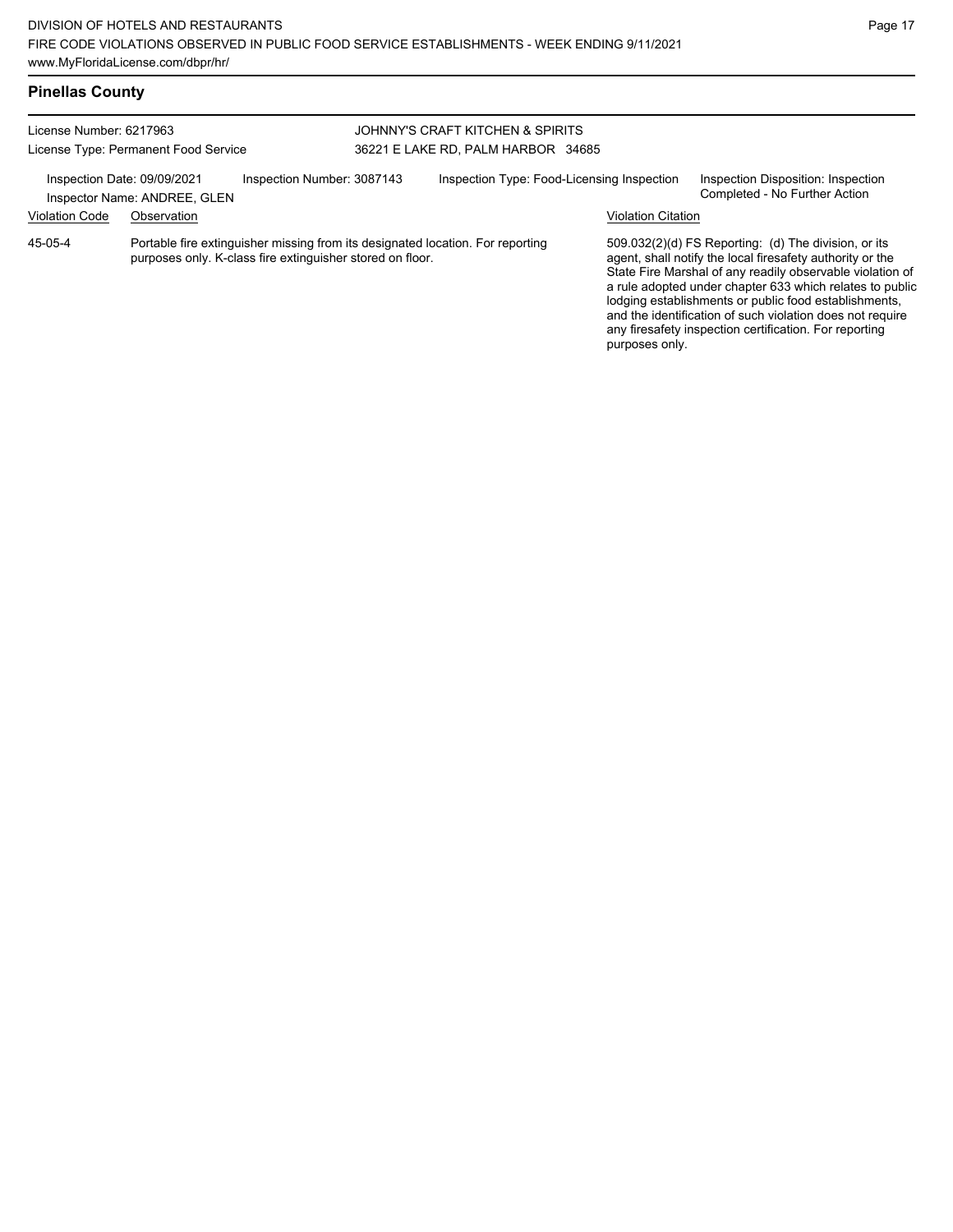# **St. Lucie County**

| License Number: 6602978<br>License Type: Permanent Food Service                            |             |  | <b>FIVE GUYS</b><br>1707 NW SAINT LUCIE WEST #158, PORT ST LUCIE 34986 |                                 |                           |                                                                                                                                                                                                                                                                                                                                                                                                                            |  |
|--------------------------------------------------------------------------------------------|-------------|--|------------------------------------------------------------------------|---------------------------------|---------------------------|----------------------------------------------------------------------------------------------------------------------------------------------------------------------------------------------------------------------------------------------------------------------------------------------------------------------------------------------------------------------------------------------------------------------------|--|
| Inspection Number: 3088768<br>Inspection Date: 09/07/2021<br>Inspector Name: HYNES, MONICA |             |  |                                                                        | Inspection Type: Routine - Food |                           | Inspection Disposition: Inspection<br>Completed - No Further Action                                                                                                                                                                                                                                                                                                                                                        |  |
| <b>Violation Code</b>                                                                      | Observation |  |                                                                        |                                 | <b>Violation Citation</b> |                                                                                                                                                                                                                                                                                                                                                                                                                            |  |
| Portable fire extinguisher gauge in red zone. For reporting purposes only.<br>45-02-4      |             |  |                                                                        |                                 | purposes only.            | 509.032(2)(d) FS Reporting: (d) The division, or its<br>agent, shall notify the local firesafety authority or the<br>State Fire Marshal of any readily observable violation of<br>a rule adopted under chapter 633 which relates to public<br>lodging establishments or public food establishments,<br>and the identification of such violation does not require<br>any firesafety inspection certification. For reporting |  |